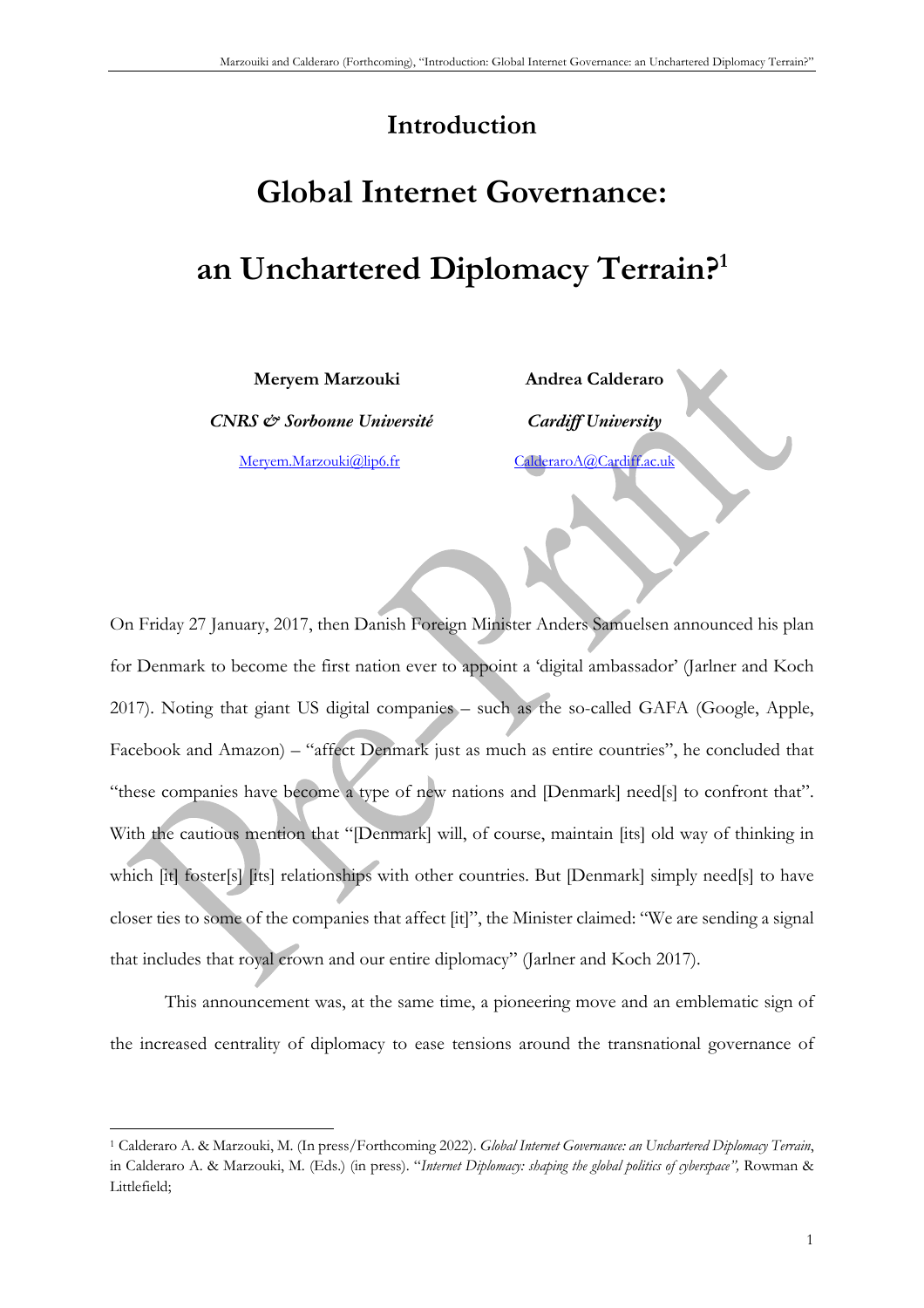digital challenges in foreign relations. However, given the peculiarity of the digital domain, characterized by the transnational nature of its infrastructure, the variety of actors beyond those of the state necessary to negotiate the technical, policy, economic and security aspects of the internet (DeNardis 2018<sup>2</sup>), the translation of this new dimension of diplomacy into a tangible concept and practice is still limited and vague.

Digital issues generate new spaces of conflicts as such, where new diplomatic practices take space to facilitate the negotiations among parties about the governance, policy developments and technical solutions of the internet (Calderaro and Kavada 2011; Radu 2019). As a result of this, in order to understand the shift of diplomatic practices engaging with the digital domain, we need to expand our understanding of the global governance of the internet and identify the tools, venues and processes, so as to adequately address this new dimension of diplomacy (Broeders and van den Berg 2020b).

While Digital Diplomacy is traditionally referred to as the use of digital technologies to engage in diplomatic dialogues (Djola and Zaiotti, 2021), the adoption of diplomatic practices to negotiate the variety of challenges related to the functioning of the digital domain is often framed as Cyber Diplomacy (Riordan 2019) which is defined as "the use of diplomatic resources and the performance of diplomatic functions to secure national interests with regards to the cyberspace" (Barrinha and Renard 2017, 3). Given the focus on the role played by diplomats in ensuring the security of 'national interest'', this definition mostly addresses practices performed by traditional diplomats representing the interest of state actors (Thomson 1995). However, it is crucial to take into account that state actors are only partially responsible for the functioning of the internet. If state actors do have the responsibility to provide the legal and policy framework facilitating citizen's online experience, industry traditionally leads the development of the internet infrastructure and most of its services (Powers and Jablonski 2015; Carr 2016). We argue that the concept of

<sup>&</sup>lt;sup>2</sup> As it is impossible to cite here all the relevant work in the internet governance field, this reference is provided as an anthology of such work by a number of authors covering almost all aspects of the global internet governance studies.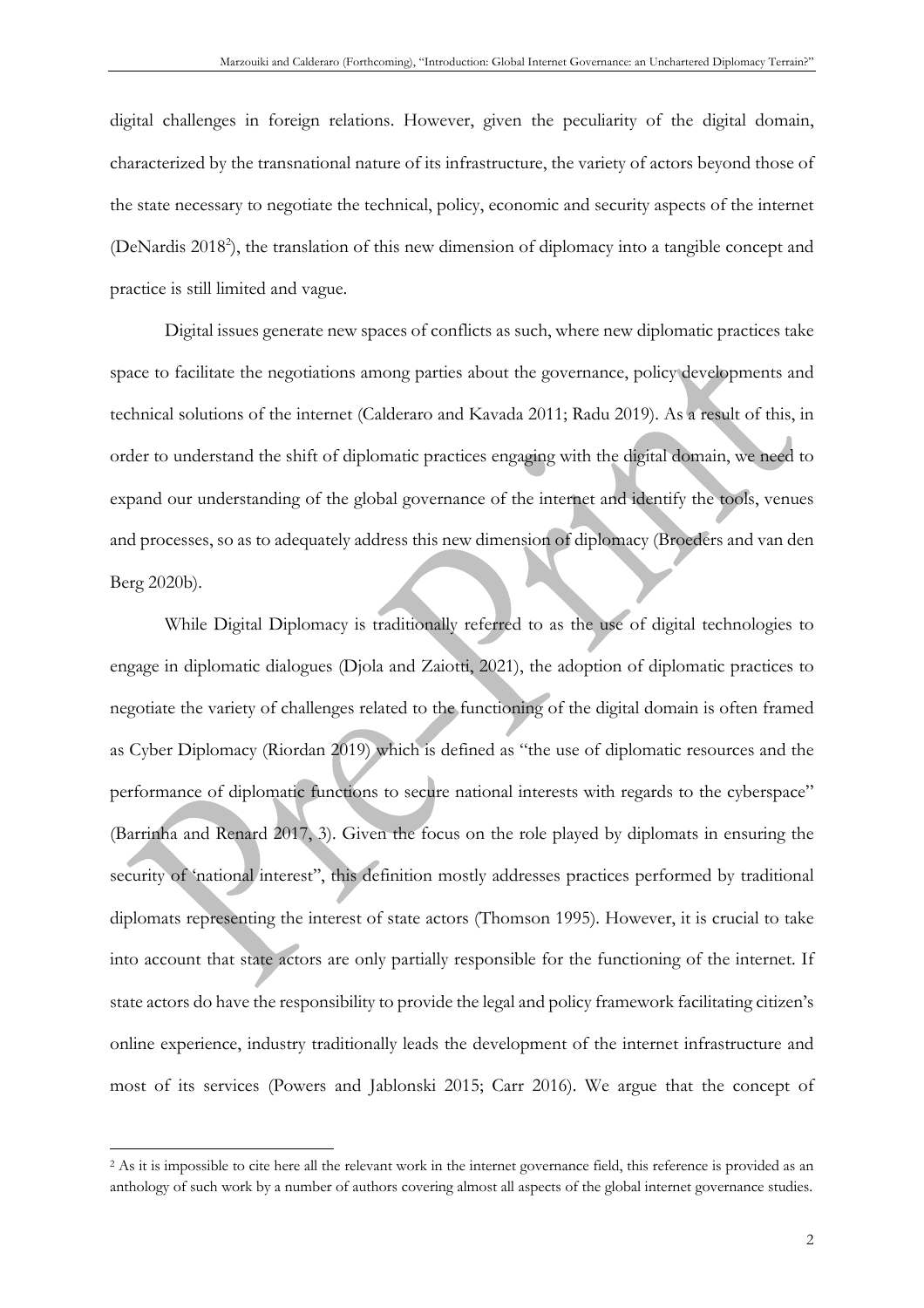diplomacy in the global governance of the internet goes beyond traditional diplomatic practices solely performed by states' representatives. The stability, safety and economy of the internet involve a variety of actors and expertise beyond state actors in the negotiations of technical protocols, international agreements, legislations, and forms of governance accountability in a new dimension of diplomacy (Calderaro 2021), that, with this book, we address as Internet Diplomacy.

Our approach to Internet Diplomacy extends to foreign affairs and international relations, and with regard to all emerging international tensions clustered around digital environments, including cybersecurity, internet governance, and the political economy of the internet. In other words, we refer to Internet Diplomacy as the adoption of diplomatic practices by both state and non-state actors, to negotiate any technical, legal, policy, economy, security issues and practices related to the functioning of the internet.

### **The Multistakeholderism of Internet Diplomacy**

Given the increasing centrality of the governance of the digital field in global politics, we are witnessing a growing need to better understand recent transformations of international diplomacy in this context, their drivers and their nature, whether and how they might change European and transnational power relations and, ultimately, which values they carry and channel on the global scene. Since the UN World Summit on Information Society (WSIS<sup>3</sup>) in 2003/05, the United Nations has established that internet governance processes should be institutionalized in an open and inclusive manner through multistakeholder participation. This decision has extended the invitation at the table of diplomatic negotiations to actors beyond governments, including the business sector and civil society.

<sup>3</sup> See UN WSIS related information on ITU website available at: https://www.itu.int/net/wsis/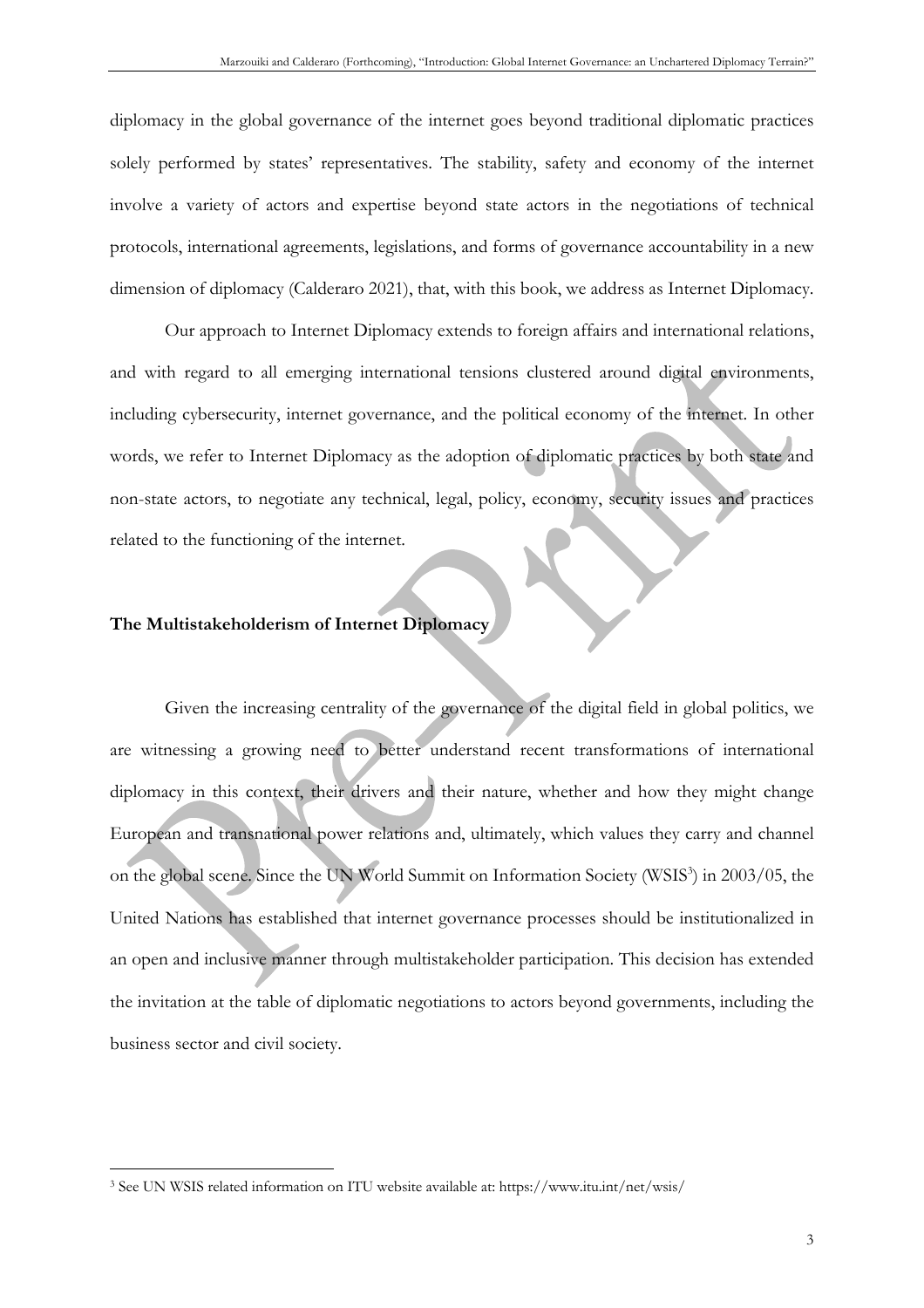Since then, multistakeholder participation along this line has characterized several initiatives by the UN and its agencies in the internet governance field, as well as many thematic or regional international organizations (Levinson and Marzouki 2015). As part of recent moves, in July 2018, the United Nations Secretary-General appointed "a High-Level Panel on Digital Cooperation", cochaired by Melinda Gates, Co-Chair of the Bill & Melinda Gates Foundation, and Jack Ma, then Executive Chairman of Alibaba Group (UN 2018). In December 2018, the United Nations General Assembly (UNGA) adopted a multistakeholder approach by launching the Open-Ended Working Group (OEWG) to complement the process led by the Group of Governmental Experts (UN GGE<sup>4</sup>) on "advancing responsible State behaviour in cyberspace in the context of international security". While the UN GGE only included diplomats representing 25 selected UN Member States, the UN OEWG<sup>5</sup> in the "field of information and telecommunications in the context of international security" welcomed all UN Member States and representatives of civil society and the business sector to "act on a consensus basis" to contribute to "further develop the rules, norms and principles of responsible behavior of States listed [in the same Resolution], and the ways for their implementation" (UNGA 2018). These UN initiatives and their outcomes offer additional evidence on how the adoption of a multistakeholder approach adopted for the negotiation of internet related issues has set the standards for past, present, and future development of Internet Diplomacy. All this has an impact on the broader field of Global Governance studies and has set important mutations in diplomatic practices beyond the cyber dimension (Scholte 2005).

Given also the variety of actors and experts engaged in the transnational governance of the digital domain, the definition of commonly shared solutions among stakeholders is particularly challenged by the fast-moving target of the negotiations. In particular, the capacity of stakeholders to make informed choices and agree on issues that go beyond the engineering dimension of the internet is challenged by the rapid developments of the technical, social and market aspects of the

<sup>4</sup> See UN GGE webpage at: https://www.un.org/disarmament/group-of-governmental-experts/.

<sup>5</sup> See UN OEWG webpage at: https://www.un.org/disarmament/open-ended-working-group/.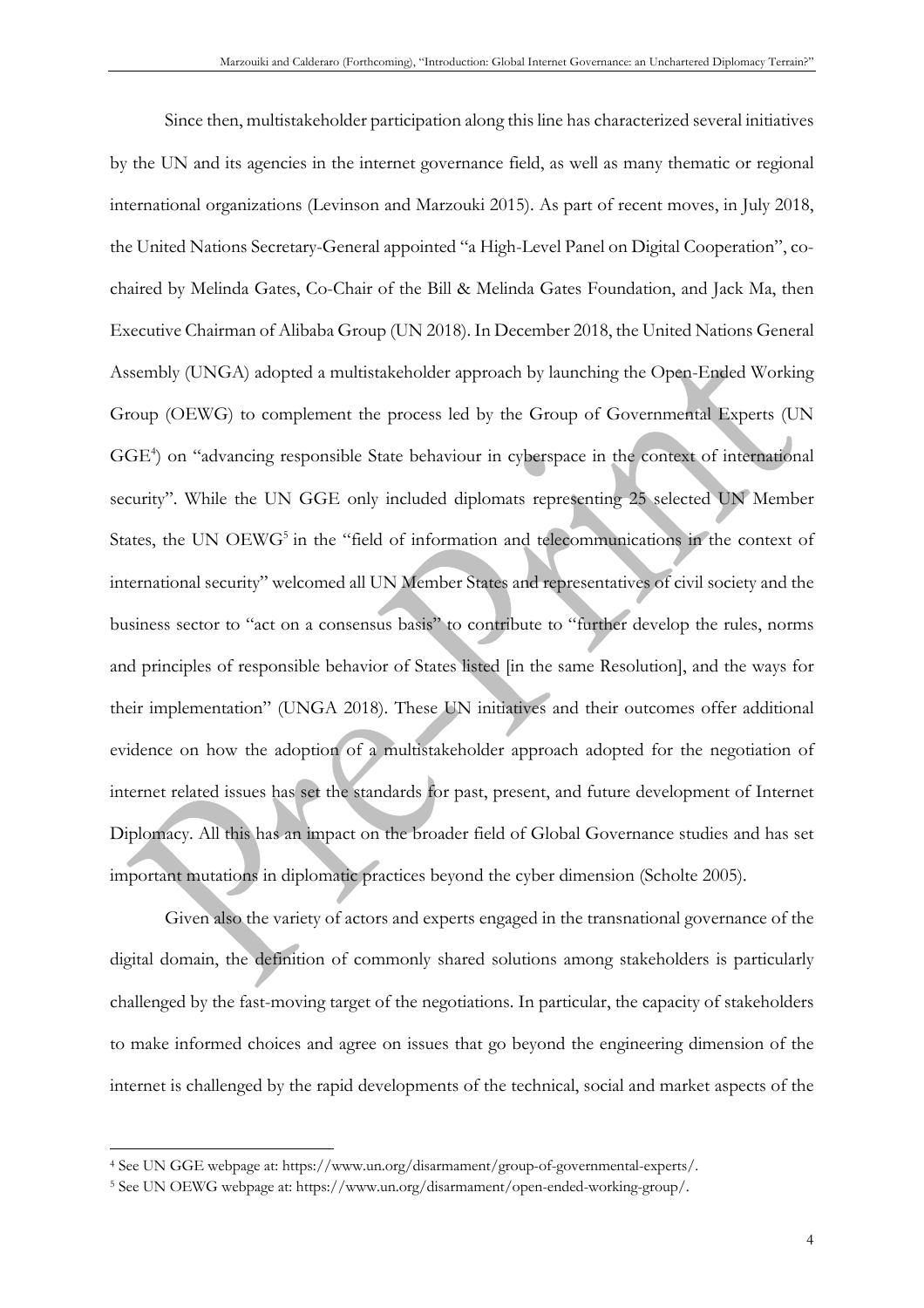internet. In other words, traditionally, technology evolves quicker than the capacity of policy makers to understand the implications of the technological shift, which is a major obstacle for diplomats and their role in negotiations taking place around digital policy making. As a result of this, technological developments regularly challenge national, regional and global policy making, in terms of sovereignty and other political, legal, economic, social, cultural and societal choices. The mutation of diplomatic practices in Internet Diplomacy reflects these challenges.

#### **At the Crossroads of Globalization and Digitalization**

Diplomacy in the transnational governance of the digital domain is called upon to tackle the deep and multifold mutation resulting from multifaceted digital disruptions that affect every aspect of current social, economic and political life. Together with opportunities, these transformations generate challenges in terms of sovereignty, economic development, social cohesion, political and cultural values, legal and policy frameworks (DeNardis 2018). The crossfield nature of the impact of the internet imposes diplomats to adopt a multidisciplinary understanding of the issues, by combining their representative role with scientific advice. Contrary to other fields of global governance clustered around the role of states and international organizations (Zürn 2018), in global internet governance scientific and technical expertise join forces with political influence and diplomatic action to address digital challenges (Kaltofen and Acuto 2018), channel democratic values and share knowledge to build common visions (Scholte 2005).

Moreover, given the transnational nature of the internet, the implementation of digital policies at the national level might generate impacts on a global scale, with potential amplified consequences on global politics. For this reason, we are witnessing an increasing need to enhance international cooperation beyond national borders and national legislations in order to define a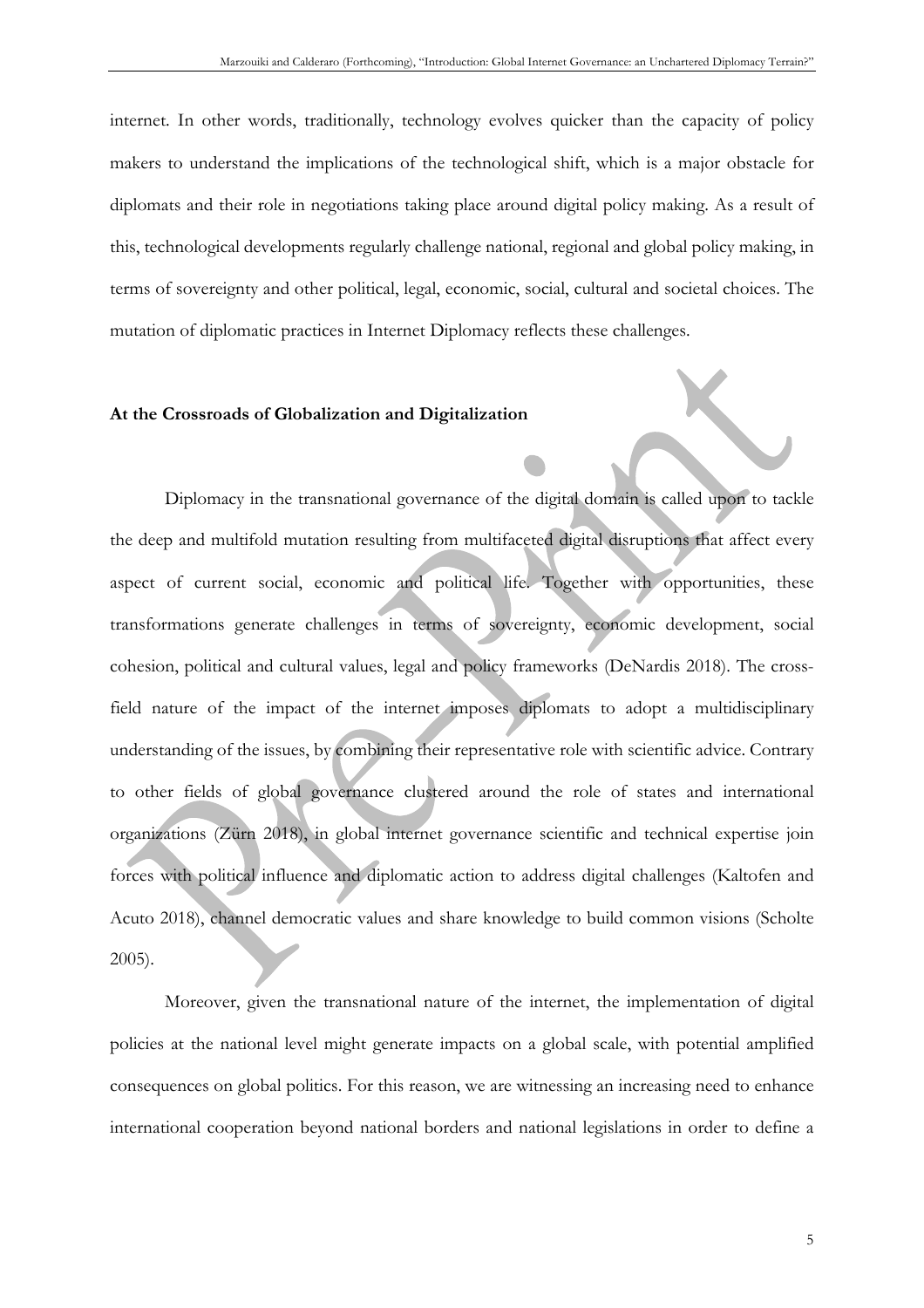consistent and inclusive transnational governance approach to the cyber domain (Calderaro and Craig 2020).

By global internet governance, we intend not only the restricted issue of managing internet technical resources (infrastructure, protocols and domain names) and technical standards setting (Harcourt, Christou and Simpson 2020), but, as defined by the Working Group on Internet Governance (WGIG 2005) and adopted in 2005 by the United Nations at WSIS, an extensive set of issues ranging from the "administration of the root zone files and system" to "capacity building" and the "meaningful participation in global policy development" as well as a whole set of human rights and consumer rights issues directly at stake in the governance of information and communication processes (Brousseau and Marzouki 2012).

Among the cross-cutting challenges that domestic and foreign policies are facing, we can identify the following (DeNardis 2018): The difficulty to keep pace with numerous internet innovations in order to make informed choices and decisions on issues that may appear only technical; the difficulty to understand and conciliate roles and positions of a great variety of actors and stakeholders; to identify the different exchanges and dialogues in regional and international fora and to navigate in these waters; and to be aware of their evolving strategies of transaction and coalition, while internet governance has proven to be much more than a public policy issue in light of the essential characteristics of this network (the interconnection is global; its management is distributed) and as it has historically been privately coordinated and operated; There is a need to channel and maintain democratic values in global internet governance processes, namely that of sustainability, participatory governance, openness and transparency in policies and markets, human rights, social justice and social cohesion, as well as democracy and the rule of law. As recent discussions on European digital sovereignty are showing (Christakis 2020; Madiega 2020), this challenge is particularly difficult to address with private US firms, such as the GAFA and other internet giants, including the emerging role played by Chinese ones, dominating the innovation market.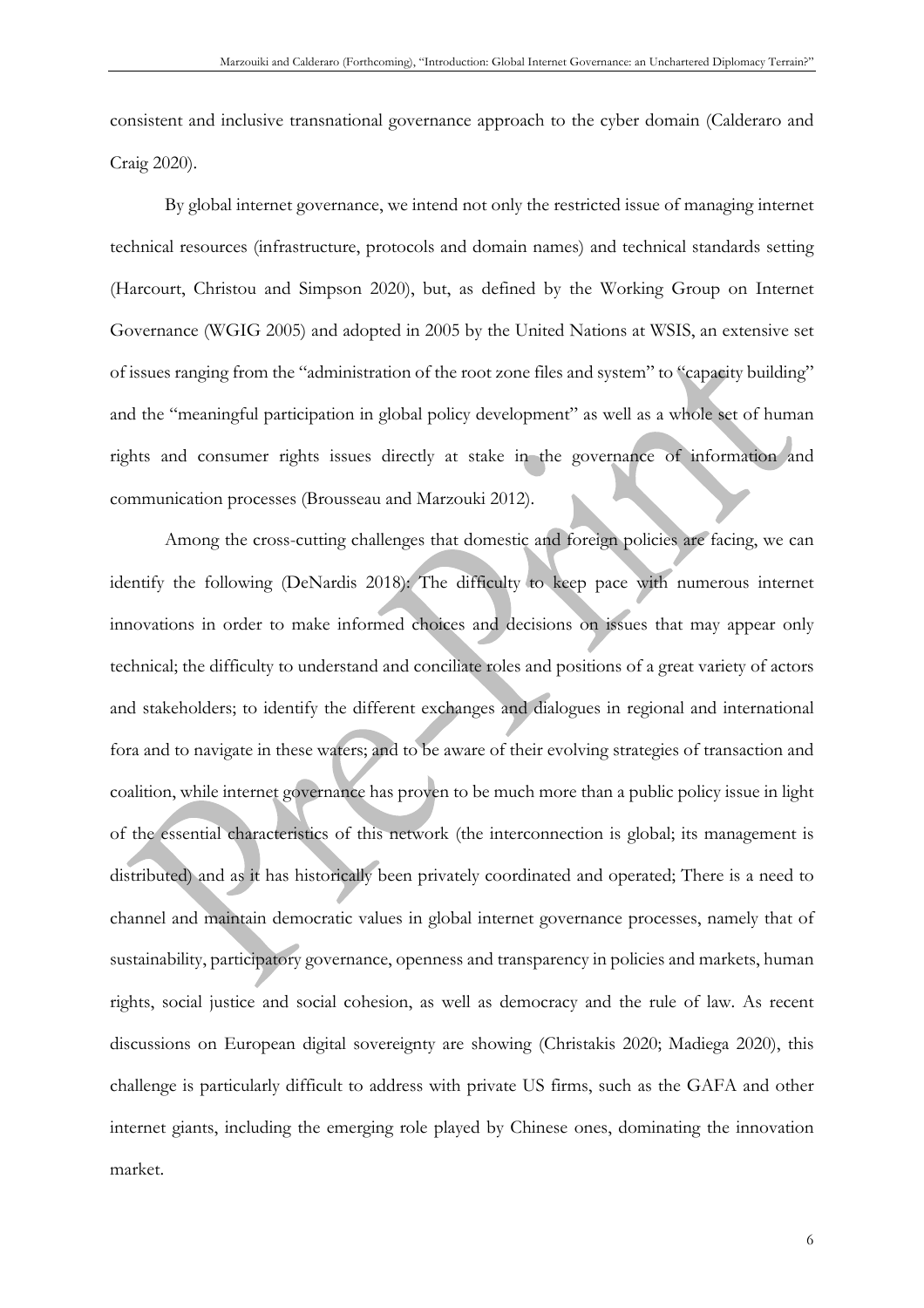This book stems from the observation of a number of mutations at the crossroads of globalization and digitization. These mutations concern both the global governance of the online world, which has been facing several disruptions, and diplomacy itself, which has been experiencing important transformations. In our view, both categories of mutations must be addressed at the same time, analyzing and understanding the digital disruptive trends they create while exploring how Internet Diplomacy could be an effective mean to address such disruptive trends to keep channeling democratic values in global internet governance processes. Focusing on global internet governance allows exploring, in a consistent way, almost all issues related to globalization and, therefore, at the heart of foreign policy international relations discussions: sovereignty, security, trade, finance and taxation, economic and social transformations (including labor) as well as human rights, democracy and the rule of law. These particularly wide implications of global internet governance result, obviously, from the fact that the internet has become an integral part of the political, economic and social life in all their dimensions and from the fact that the network raises, by construction, cross-border issues.

## **Understanding Multifaceted Digital Disruptions**

Since the internet reached a wide public in the mid-90s, technical, business, marketing, communication and usages innovations have profoundly transformed power relations, in social, economic, normative, institutional and geopolitical terms. Earlier controversies regarding human rights implications of internet use emerged at the national level, leading policy makers to address issues related to conflicts of rights and conflicts of jurisdictions<sup>6</sup>. Becoming even more prominent with the development of social media platforms and their centrality in society's online experience,

<sup>6</sup> Such as, for instance: illegal and harmful content vs. freedom of expression; state surveillance, private companies abuses, and various forms of cybercrime activities vs. the protection of privacy and personal data; intellectual property rights vs. a vision of internet content as commons to foster education, knowledge, innovation and global development.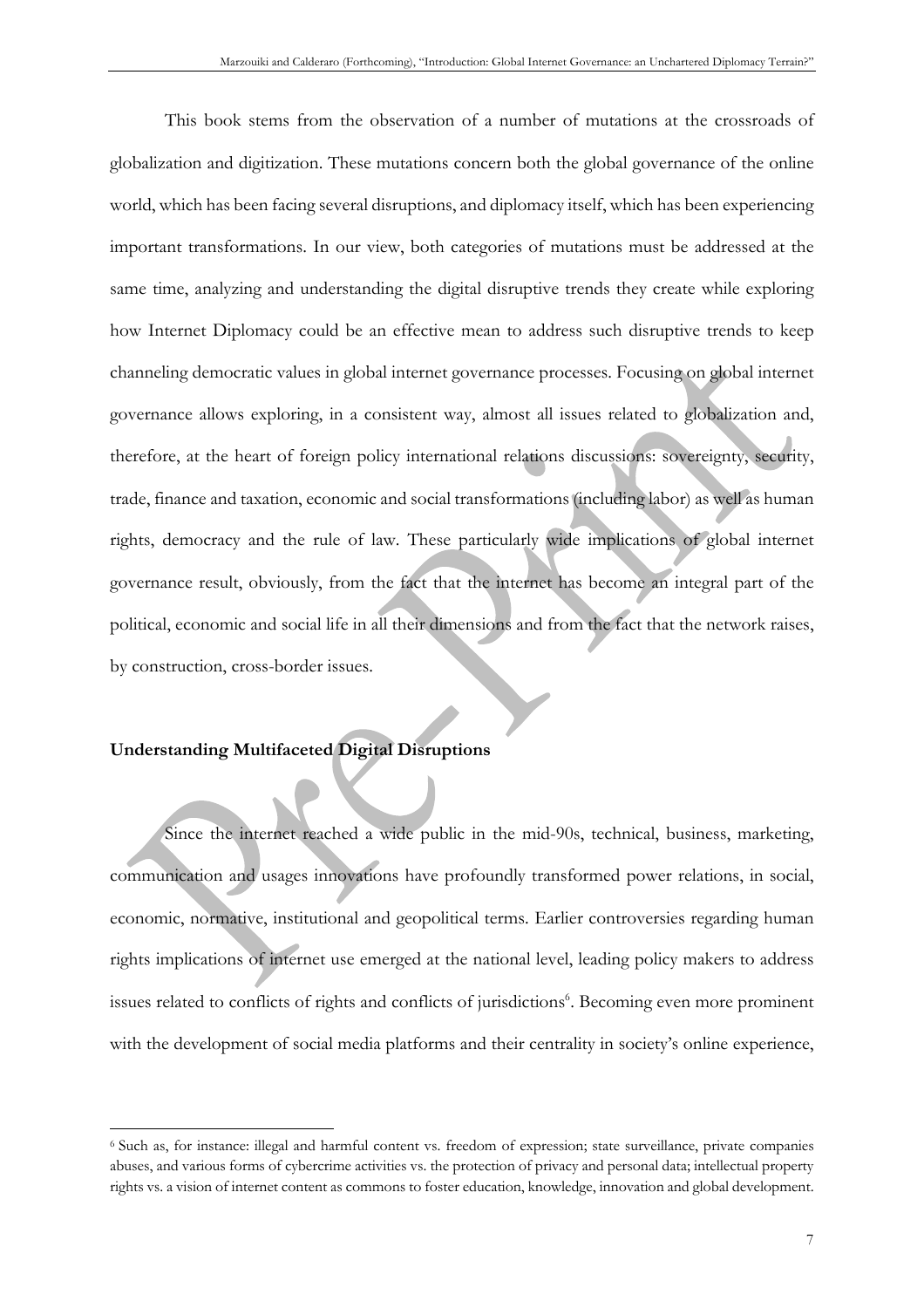these debates also led to procedural issues related to the role and liability of internet intermediaries and algorithms, in terms of legal, technical and economic aspects.

Ten years later, the United Nations held the WSIS with the ambition to define a globally recognized governance model for the internet, and how internet governance processes should be institutionalized in an open and inclusive manner through multistakeholder participation. One of the main outcomes of the Summit was the creation of the Internet Governance Forum (IGF<sup>7</sup>), which, since 2006, has served as the main open forum for such dialogue among all interested stakeholders.

The launch of these initiatives has *de facto* institutionalized international cooperation in the digital domain. Consequently, all global actors, including the EU and its Member States, have started engaging in these new global processes in accordance with their own foundational values and national priorities (Mueller 2010). At the same time, they had to face the transnational nature of the internet and, more specifically, the extraterritorial effect and other kinds of deliberate or serendipitous externalities of internet-related public or private policies and actions. Since this early stage, the global governance of the internet is still clustered around a series of contentious topics that have not yet found long-term solutions. Data protection, data trade, core functions of the internet architecture, intellectual property rights, electronic surveillance, net neutrality, human rights, and the digital divide have traditionally characterized negotiations in the domain of internet governance. Following decades of generalized optimism on the beneficial impact of the internet on society, politics and economy, concerns emerged also on the potential threats of the internet, and, in recent years, the major emphasis has been on cybersecurity, Artificial Intelligence, algorithmic governance, platform regulation and digital sovereignty. We classify these issues and the disruptions they create into four main categories:

<sup>7</sup> See the IGF website at: https://www.intgovforum.org/.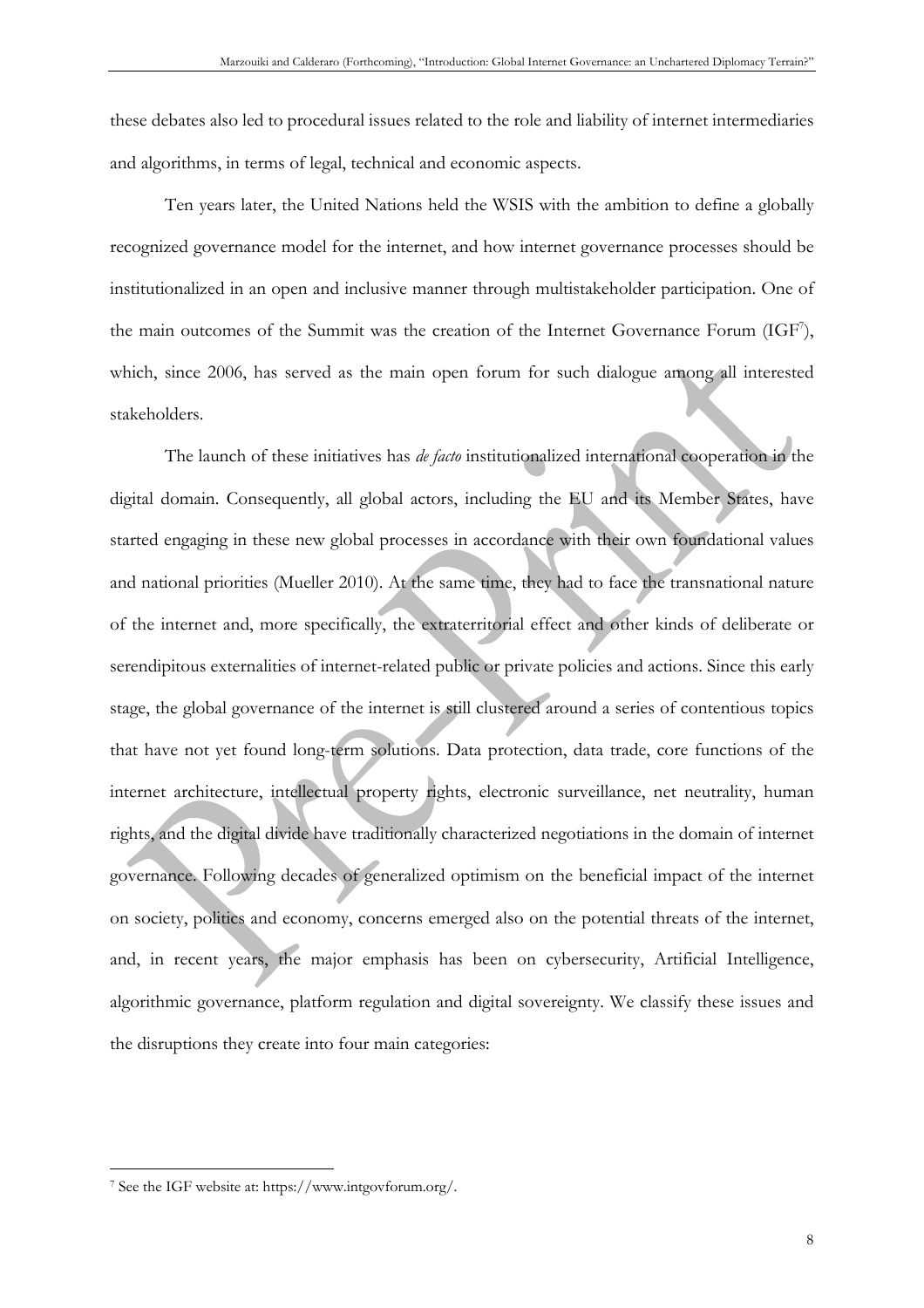*Governance disruptions* include all the transformations related to state and non-state agents involved in internet governance, including who they are, what is their nature and relevance, what are their strategies, how they coalesce or divide, what kind of relationships they establish among them, how they proceed to advance their views, and, ultimately, how power relations are transforming globally in political and institutional terms. Such agents include state and non-state (civil society, business sector) actors, as well as more inconspicuous actors in this field, such as technical or other epistemic communities, courts, parliaments, regulatory agencies, and intergovernmental organizations. Not only human, organizational and institutional actors, but also artifactual agents need to be studied and understood, such as internet governance processes and instruments, including architectures, protocols and algorithms.

*Democracy disruptions* relate to the transformation of national and international hard and soft law, regulation, and private practices, and how they may impact, in the online environment: the substance of human rights and their balance in a democratic society; the rule of law principle; and the democratic values of legitimacy, transparency, accountability, participation and fairness. This involves procedural as well as substantive transformations and includes, *inter alia*, the transfer of some states' responsibilities and prerogatives to private intermediaries, the practice of profiling (by private and public actors for marketing and security purposes, respectively) and the datafication trends.

*Economy disruptions*, where we include all transformations pertaining to trade, finance and taxation, economy, as well as labor and working conditions, mostly relate to the challenges and opportunities of the 'Uberisation' or so-called sharing economy and its many business and marketing models (Marsden 2015). They also relate to the outsourcing of certain (not necessarily digital, e.g. after-sale services and various hotlines) economic activities when this is made possible by digitization.

*Geopolitics disruptions* relate to the transformations of the global digital geopolitical order. Issues such as network neutrality and the so-called fragmentation of the internet need to be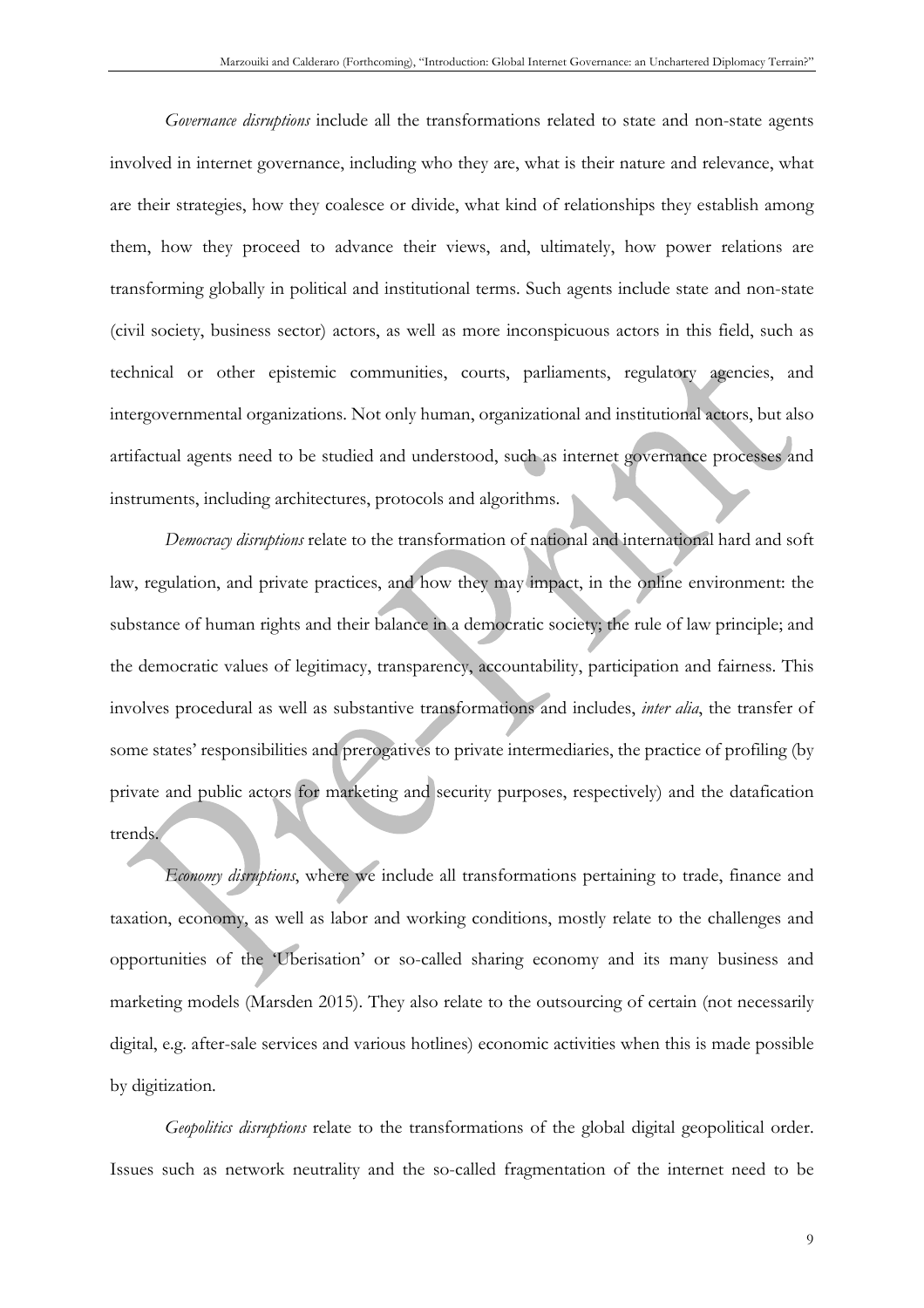addressed here as a dialectic movement between globalization and renationalization of the digitized world. In addition, transformations in international development and international development aid (especially the emergence of private initiatives, alone or in coordination with state actors) are also part of this category: global internet access, zero-rating policies, their impact on public policies as well as the transformed kinds of digital divides they may lead to, need also to be studied from the point of view of the new (digital) world (dis)orders they may create. The multiple dimensions of cybersecurity also fall into the category of geopolitical disruptions, as do the provision, control or prohibition of specific technologies and equipment, such as those used for surveillance, including biometrics.

Many aspects of these four categories of disruptions are the subjects of academic research, as part of profound mutations carrying important implications far beyond the sole online domain: platformization and datafication of the economic and social life, from social networks to the socalled sharing economy; multistakeholderisation of the institutional governance processes, where various categories of stakeholders are involved, together with nation states, in policy arenas and decision-making related to several diplomatic issues; renormativisation, or the re-organization and the reformulation of normative frameworks, following the increasing role of private actors; and fragmentation, the process by which access to the global internet becomes subject to barriers to entry, whether such barriers are of a technical, legal, economic or social nature and whether their purpose is to discriminate access to infrastructure, software, applications, services or usages. However, analyzing governance, democracy, economy and geopolitics mutations to fully understand them in their systemic nature and to unfold their consequences requires a highly multidisciplinary approach, that we identify as the first component of an Internet Diplomacy research agenda.

#### **The Changing Nature of Diplomacy**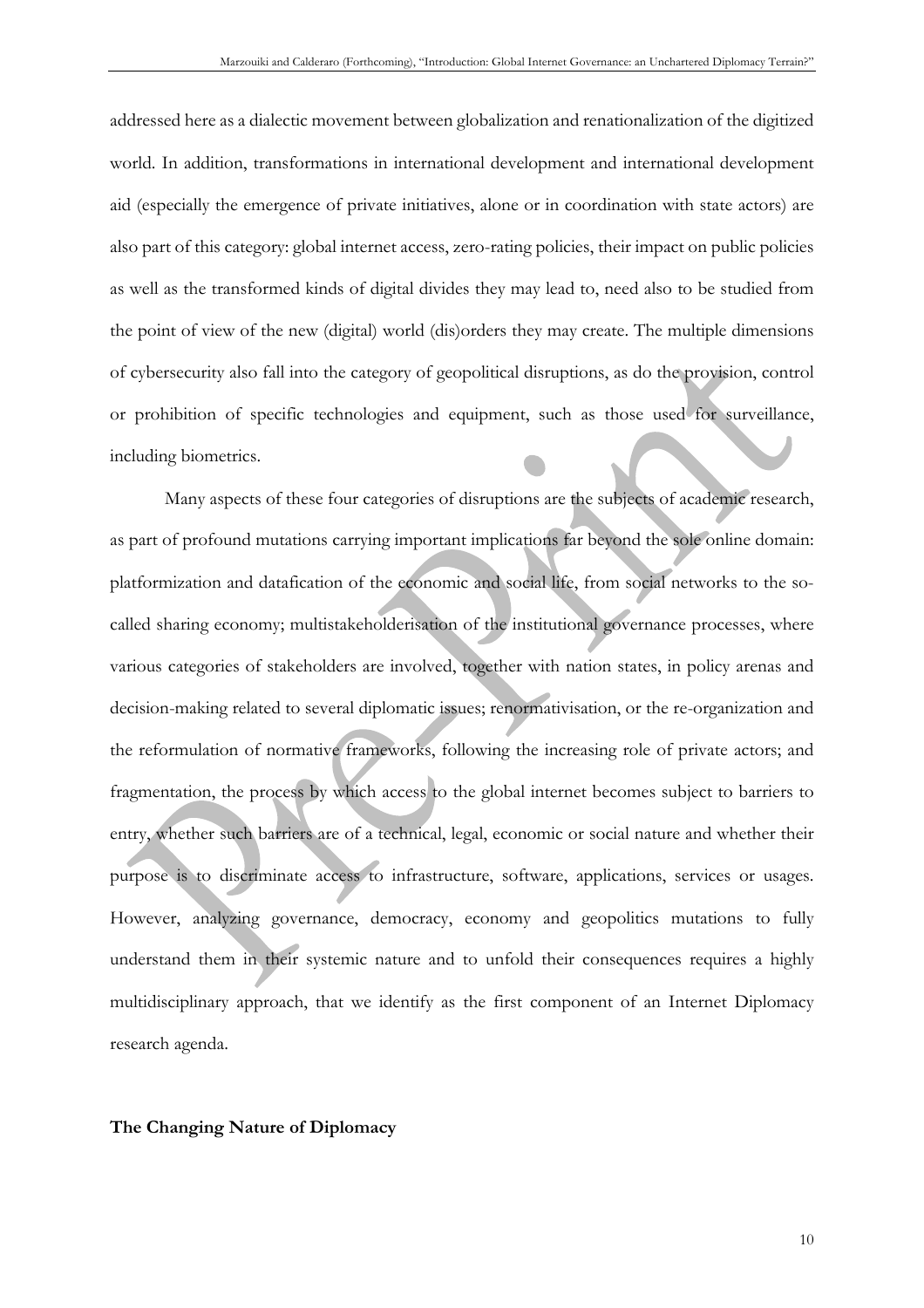These digital disruptions and their effects resonate with diplomatic transformations, as observed in the dedicated literature. Contemporary diplomacy has itself been facing multiple challenges due to the combination of globalization and, more recently, digitalization (Hocking and Melissen 2015). As analyzed by Pouliot and Cornut (2015), the very nature of diplomacy is changing, along different characteristics:

*Diplomacy Agents*: diplomats are no longer only official governmental agents, but also different categories of state and non-state actors interacting with foreign affairs officials as well as among themselves. In this respect, Wiseman argues (2004) that polylateralism constitutes a third form or dimension of diplomacy, in addition to bilateralism and multilateralism. The internet governance world prefers the related concept of multistakeholderism (ITU 2013), coined in management circles, most notably the Davos World Economic Forum (WEF), with the stakeholder theory having been developed by Klaus Schwab in 1971 at the WEF foundation. The concept also found its way to the UN and its agencies and bodies, where it is centered on states as central agents, rather than on corporations, as initially envisioned by Schwab (Gleckman 2012). Multistakeholderism has now widely spread, as both a concept and a mechanism, in internet governance as well as in almost all global governance fields (Scholte 2020).

*Diplomacy Fields*: diplomacy has developed over time, from strict foreign affairs negotiations as an alternative to war, into a myriad of formal and informal discussions on almost any matter, especially with globalization. While the initial *Raison d'État* is often still the ultimate objective of diplomacy, it is no longer restricted to the security field and now encompasses many other components for the stability of a nation and the welfare of its citizens, including economic and social wealth, access to critical resources, and access to knowledge (Cooper, Heine, and Thakur 2013a). Moreover, in addition to narrow nation state objectives have now come global concerns regarding future generations, such as environmental issues and, in particular, global warming. One of the consequences of this evolution is that diplomacy now requires many more skills, particularly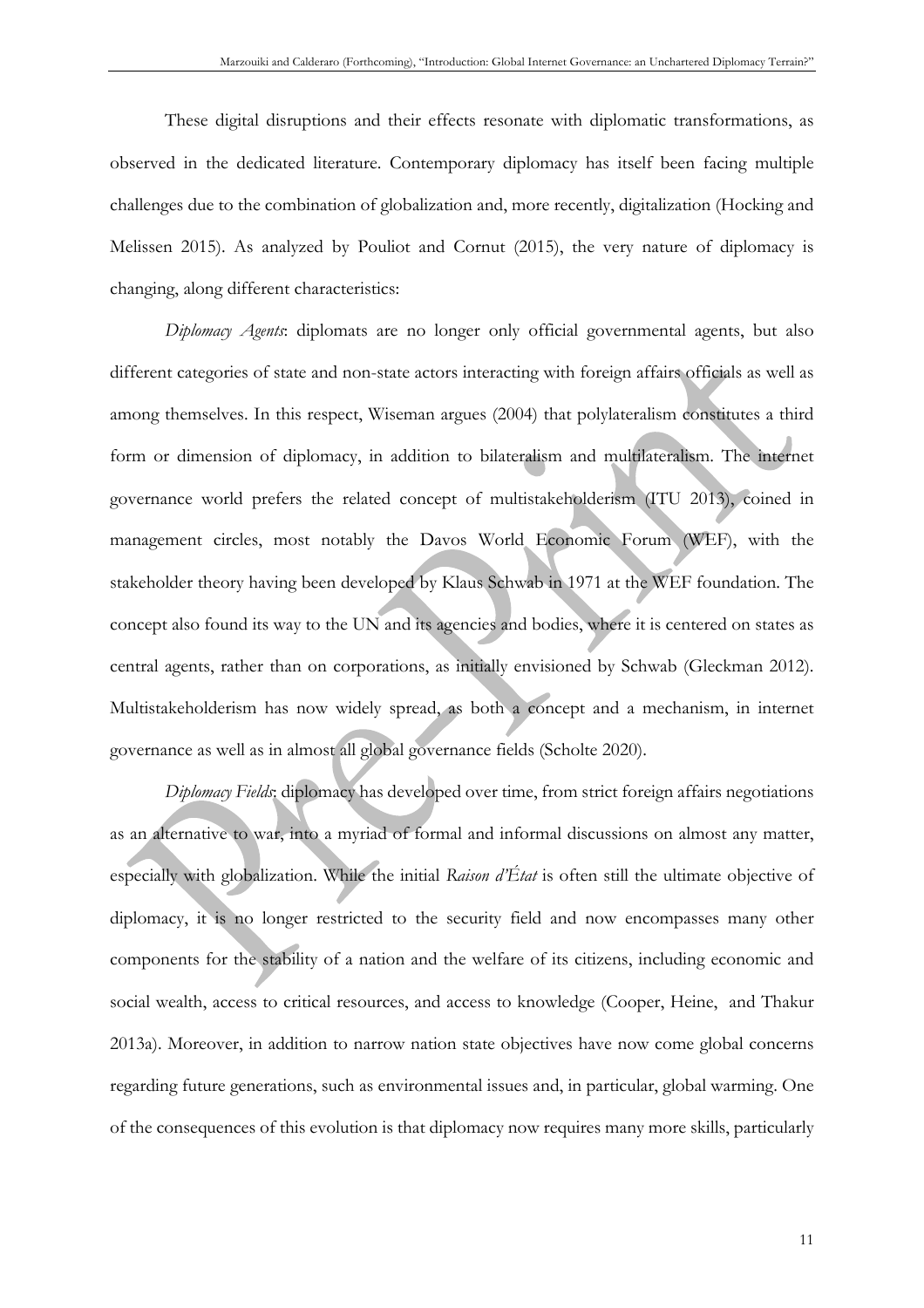in science and technology, than foreign affairs personnel are taught in diplomatic academies (Mayer, Carpes, and Knoblich 2014).

*Diplomacy Processes, Practices and Means*: Diplomacy as discourse, communication and negotiation between professional diplomats in dedicated settings is now only part of the diplomatic activity. Huge varieties of practices and means exist (ITU 2013), which are in constant development as cultural and intercultural mediations, as well as interpersonal relationships, playing an increasingly important part in diplomacy, including cooking and hospitality (Neumann 2011), fine arts, music (Ramel and Prévost-Thomas, 2018), and sports (Frank 2012), and are considered as part of the full range of diplomacy processes. Among the many examples of such diversification, public diplomacy and humanitarianism must be highlighted as forms of direct reach to people of foreign nations, most notably when usual diplomatic discussions avenues are difficult or entirely cut (e.g. public diplomacy has been practiced by the United States since the beginning of the Cold War; International humanitarianism intensively developed since the 70s and 80s, after the 'foreign humanitarian intervention' doctrine was developed by the 'French doctors' during the war in Biafra, and the USAID Agency was created in 1961). In recent years, there have been two particular moments where both public diplomacy and humanitarianism (sometimes in the form of development aid directly targeting civil society groups) played a major role before, during, and after the event: the collapse of the Berlin Wall leading to the end of Cold War in 1989, and the Arab uprisings in 2011. In both cases, communication means were especially addressed and used, e.g. radio in the former case (Cummings 2009), internet and, particularly, social networks in the latter (Clinton 2010). More generally, after the Cold War, the European Union exerted a significant role in stabilizing and democratizing Europe's Neighborhood through the use of its soft power, becoming in the space of a few years, a magnet of security with strong attractive power.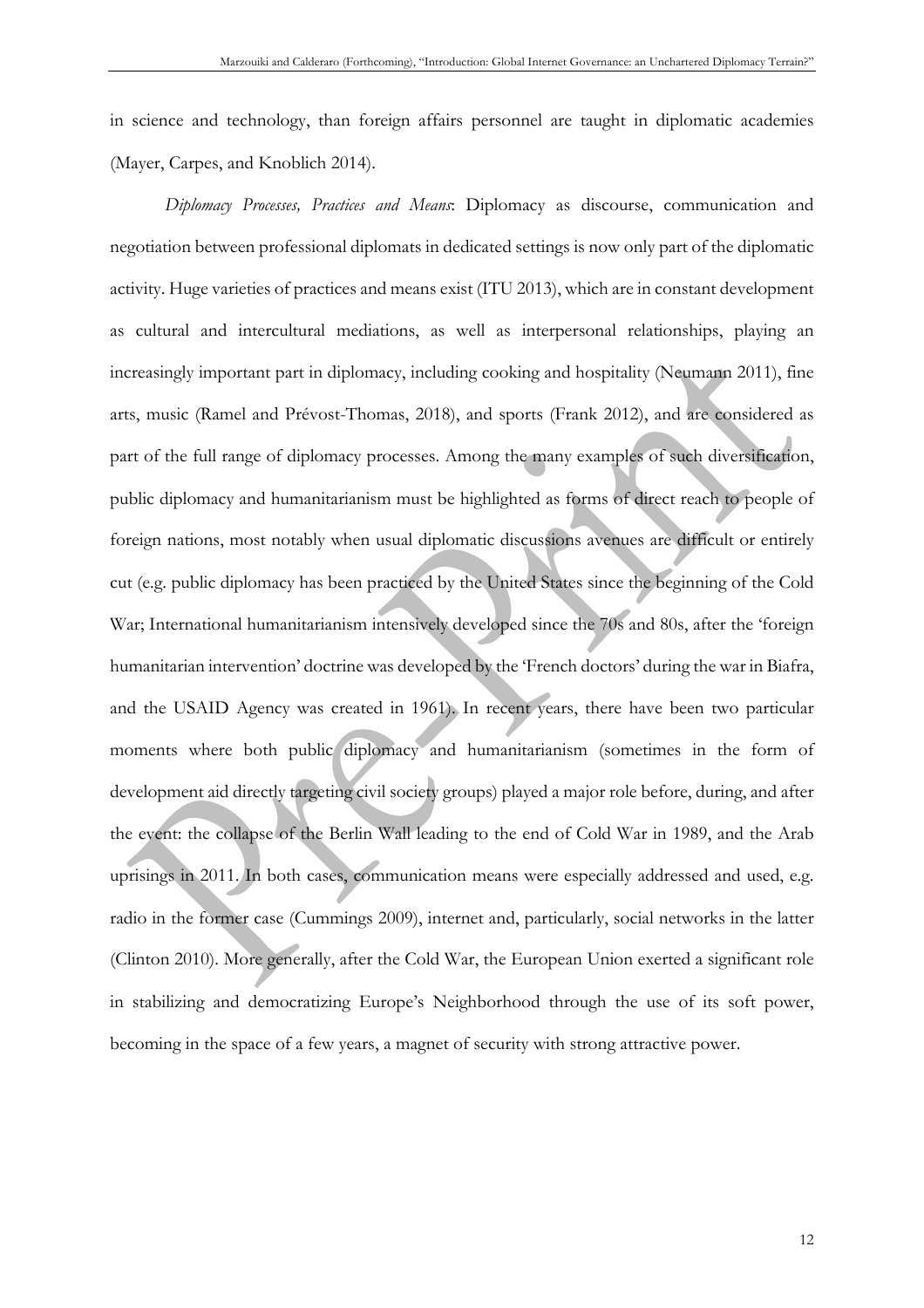The mutations described so far are at the center of discussions<sup>8</sup> and analyses trying to clarify the concepts characterizing contemporary diplomacy, which remains fuzzy and overlapping. For instance, 'public diplomacy', 'science diplomacy' and 'digital diplomacy' are often used interchangeably, without having been clearly defined and delimited (Cooper, Heine, and Thakur 2013b). While digital diplomacy for some aims at specifically addressing diplomacy objectives and practices in an age characterized by numerous digital innovations, public diplomacy and science diplomacy have an older history not necessarily linked to the digital era. Science diplomacy, in particular, has recently received renewed interest, with various attempts to define and flesh out the concept by, most notably, The American Association for the Advancement of Science (AAAS) and The Royal Society - UK National Academy of Science, and, as some chapters in this volume show, global internet governance may also be analyzed as one of a 'science in diplomacy' issues, i.e. global issues with scientific basis and the scientific/technical aspects of formal diplomatic processes (The Royal Society 2010; Turekian et al. 2015). This undoubtedly demonstrates a political will to give a new impetus to diplomacy in the contemporary context.

As part of its innovative nomination of a 'digital ambassador to the Internet giants' in 2017, Denmark has been particularly creative when coining a new concept of contemporary diplomacy to deal with Internet Diplomacy beyond its instrumental dimension of the use of digital means by diplomats: that of 'technological diplomacy', or 'Techplomacy' to use the portmanteau branded as a banner by the forerunner in the field, Casper Klynge, the former Danish ambassador in charge of these matters. We identify this promise of innovative diplomatic practices, one could even say of rupture, as a further development of an Internet Diplomacy Research Agenda.

More specifically, while, since 2017, other countries have nominated ambassadors in charge of digital affairs, almost none of them follow the Danish model. Under the French model, for

<sup>8</sup> See for instance discussions organized by The AAAS Center for Science Diplomacy (https://www.aaas.org/programs/center-science-diplomacy), The USC Annenberg's Center on Public Diplomacy (https://uscpublicdiplomacy.org/) or The Diplo Foundation (https://www.diplomacy.edu/), or at the Clingendael Institute (https://www.clingendael.org/), to only name a few.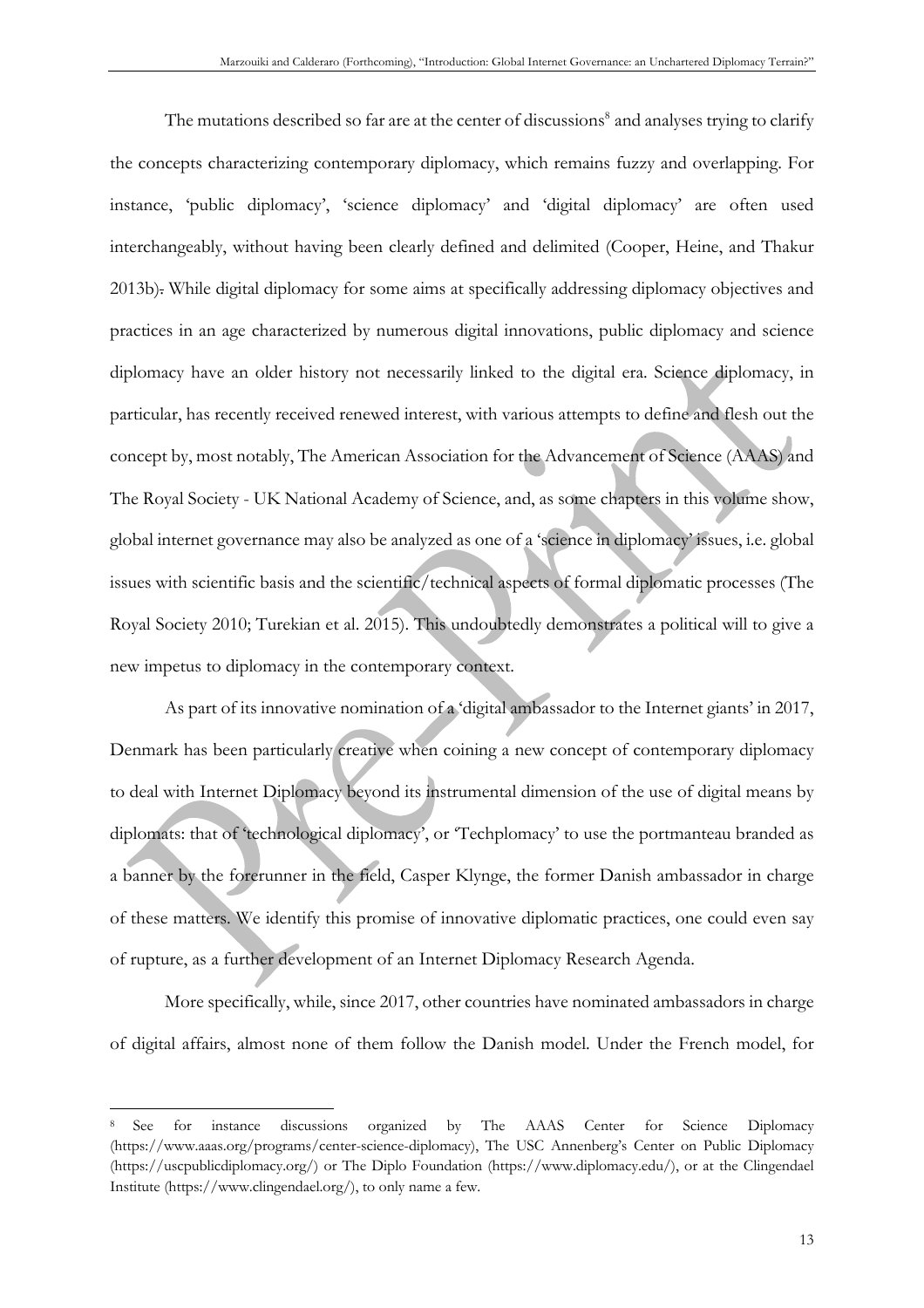instance, the digital ambassador is one of the 21 (as of June 2021) thematic ambassadors appointed by the French Ministry of Foreign Affairs. His mission covers the full digital governance spectrum of issues, including participation in bilateral, multilateral and multistakeholder discussions on digital affairs. Given the current ambassador's public entrepreneur profile, who theorized the notion of 'Platform State' (Pezziardi and Verdier 2017), Henri Verdier's mission has extended to the development of Gov/Civic Tech tools tackling global issues, such as the fight against disinformation. In the Australian model, also adopted by Estonia and Finland, the role of the digital ambassador sticks more to classic regalian diplomacy, with cybersecurity issues being at the heart of the mission. Such different visions, models and strategies of 'techplomacy' vary considerably with the underpinning political orientation of the government defining them and appointing the ambassador. The diplomatic style and practices are also shaped by the ambassador in place, and the person's own background and culture. As a matter of fact, the new Danish digital ambassador, Anne Marie Engtoft Larsen, took office in October 2020. One would think that Danish 'techplomacy' would continue on the same line, but, in the meantime, the Liberals have been replaced by the Social Democrats in the affairs of the country, and the words of the new Danish Foreign Minister, Jeppe Kofod, in the nomination press release dated 22 August, 2020, suggested that a political shift may be coming, promising a 'Techplomacy 2.0'. It remains to be seen whether the 'Tech for Democracy 2.0' initiative launched by the Danish government in June 2021' will indeed lead to a new strategy and a new start for the Danish technological diplomacy.

While, with various strengths depending on the 'Techplomacy' model, polylateralism and the role of private players as a power in international relations remain an inexorable trend, to the extent that a strong 'porosity' exists between the tech giants and the diplomatic world: for instance, Nick Clegg, the UK Deputy Prime Minister 2010-2015, joined Facebook in 2018 as Vice President for Global Affairs and Communication, and Casper Klynge, the first Danish Tech ambassador

<sup>9</sup> See https://um.dk/en/foreign-policy/tech-for-democracy-2021/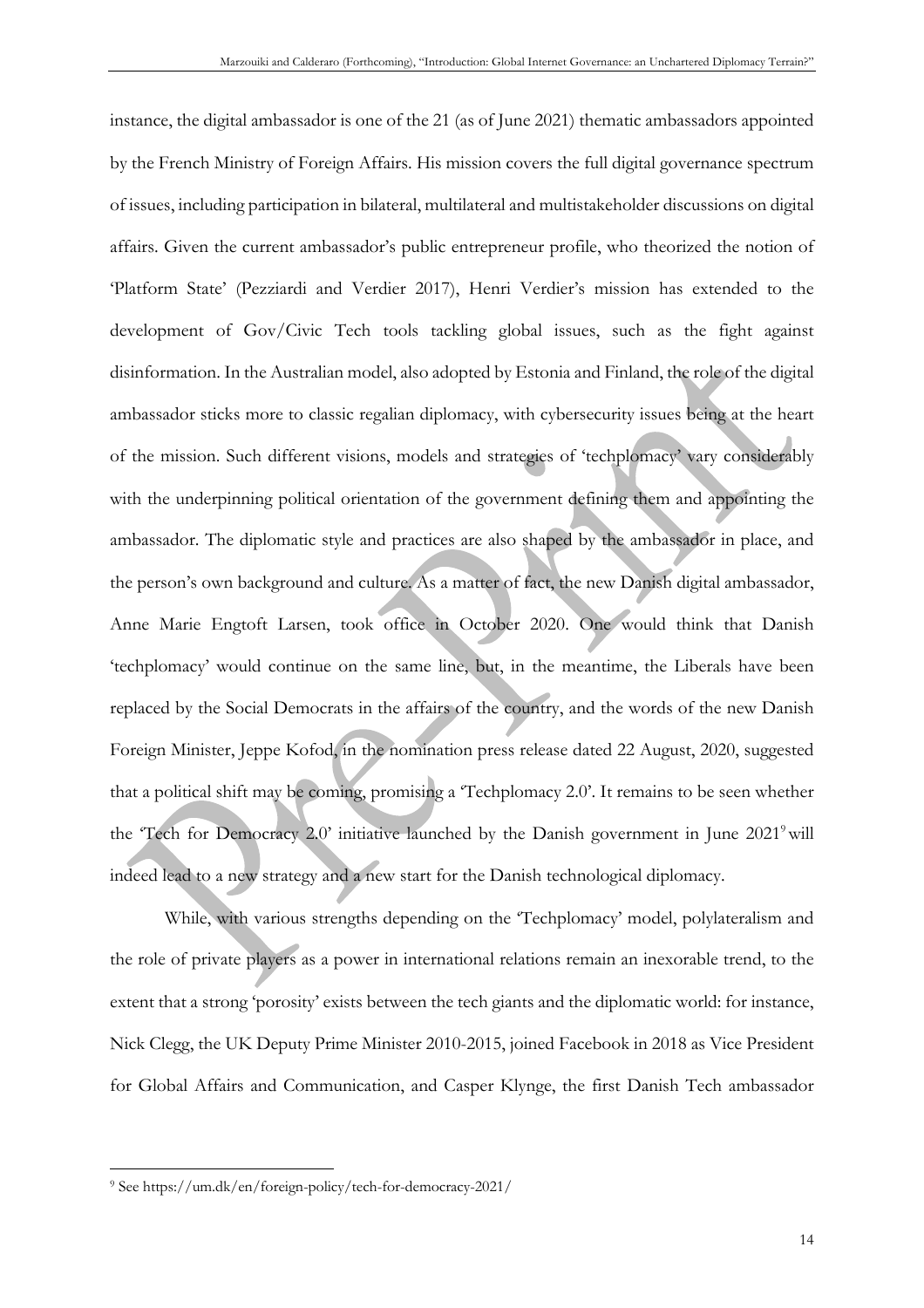2017-2020, joined Microsoft in 2020 as Vice President for European Government Affairs. Exploring all such cases and identifying whether this trend is simply 'revolving doors' as usual or a true 'Techplomacy' and 'Diplotech' encounter leading to deep mutations of diplomacy practices and outcomes must become an important strand of an Internet Diplomacy research agenda.

#### Organization and Contents of the Book

As a contribution to this overall research agenda, the main research questions that this volume aims to answer are: can we see an emerging Internet Diplomacy as a new diplomatic field? If so, what do we mean by Internet Diplomacy? What are the diplomatic challenges around the governance of the internet? Does Internet Diplomacy develop new models and practices in the context of diplomacy? With this book, we thus approach Internet Diplomacy beyond the instrumental use of digital technologies for diplomatic practices.

As already discussed, the book doesn't address the use of digital means by diplomats to practice a kind of 'Public Diplomacy 2.0', which is explored by scholars under 'digital diplomacy' studies (Manor 2019; Bjola and Zaiotti 2021). This volume contributes to both the scholarly conversation and the global policy developments in the field by addressing how global internet governance, including cybersecurity policies, could be framed as an Internet Diplomacy area. As a matter of fact, even beyond its cybersecurity dimension, global internet governance in all its dimensions and areas could be addressed, analyzed and assessed as a 'science diplomacy terrain' and means of 'soft power' (Nye 2004), where scientific and technical expertise join forces with political influence and diplomatic action to address global challenges. This is particularly true considering the importance of technical experts and technical organizations, recognized as a stakeholder on its own in the multistakeholder regime of global internet governance.

With this book – which is, to a large extent, the unfolding of a conversation that started in 2017 among a network of scholars interested in exploring global internet governance actors,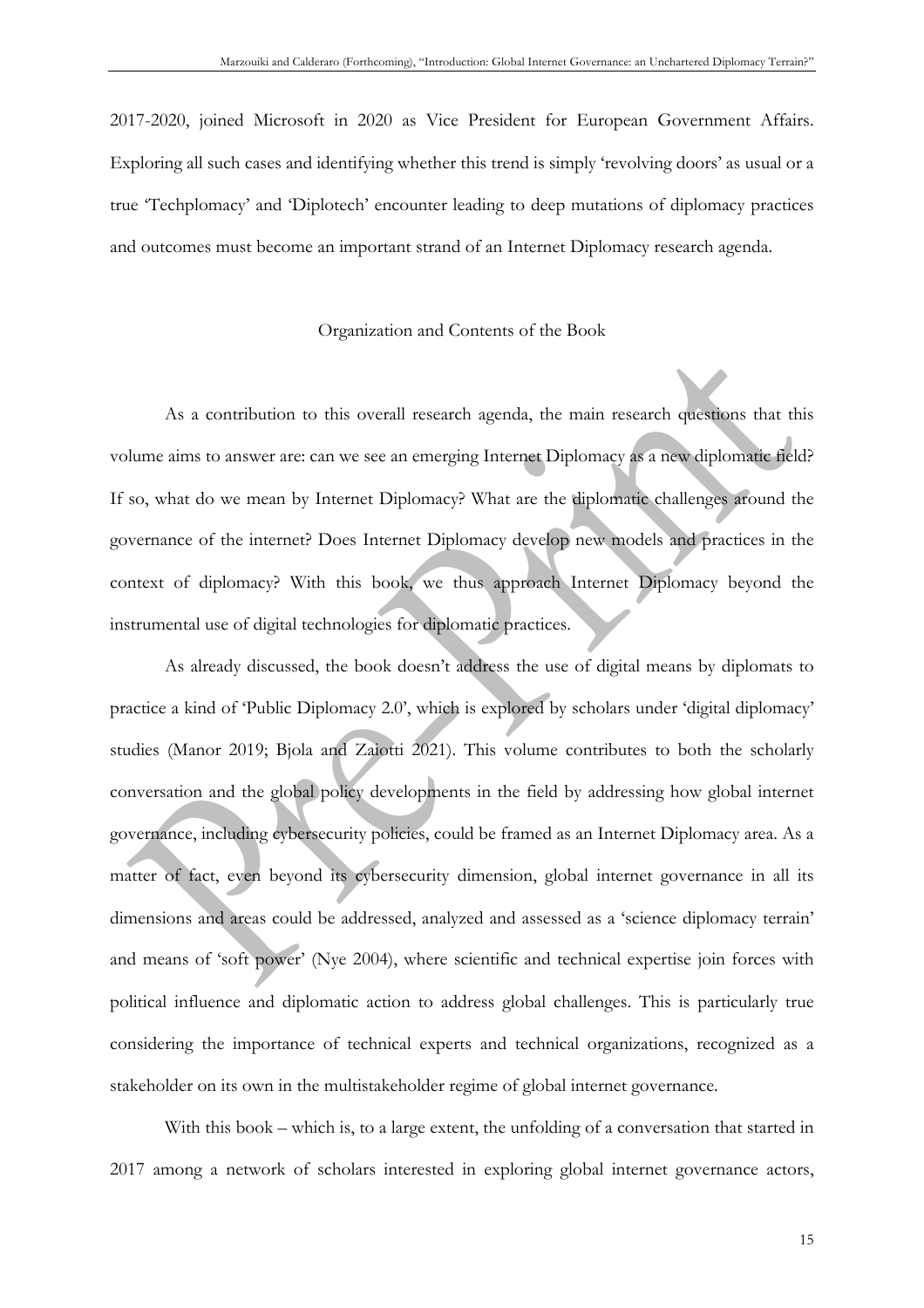regulations, transactions and strategies and gathered for the first edition of the GIG-ARTS conference<sup>10</sup> to address global internet governance as a diplomacy issue – we have the ambition to unfold the concept of Internet Diplomacy by taking into consideration both the above-mentioned peculiarities of the emerging diplomatic practices in the governance of the internet and their outcomes in terms of normative transformations at the global, regional and national levels. In particular, with the goal to understand and formalize Internet Diplomacy across all its dimensions and from multiple interdisciplinary perspectives, this book includes contributions addressing diplomacy around the international debate on the governance of the internet. A special emphasis is given to the role of the European Union and its Member States in a field historically dominated by the US voice in the debate, due to its crucial role in the history of the internet, but also because of the leading position of the US internet giants in the global digital market. This book approaches the topic from an interdisciplinary perspective, by including contributions from leading scholars in the field of internet governance, approaching the topics from multiple backgrounds and disciplines, combining complementary novel theoretical approaches and empirically grounded research in the field of the governance of the internet as a diplomacy issue. This volume is, therefore, composed of ten chapters organized into three sections.

Section One explores how internet governance may constitute a (new) diplomacy issue in its own right, with the first three chapters respectively putting internet governance in the long-term perspective of the historical developments of diplomacy (Chapter Two by Yves Schemeil); analyzing it in relation with the two concepts of global governance and diplomacy, while taking into account specifics of the internet governance field, first and foremost the technology aspect (Chapter Three by Katharina Höne); and tracing how it has been politically constructed with different definitions, scopes and visions by the various stakeholders participating in the 10-year

<sup>10</sup> See presentation of this conference series at events.gig-arts.eu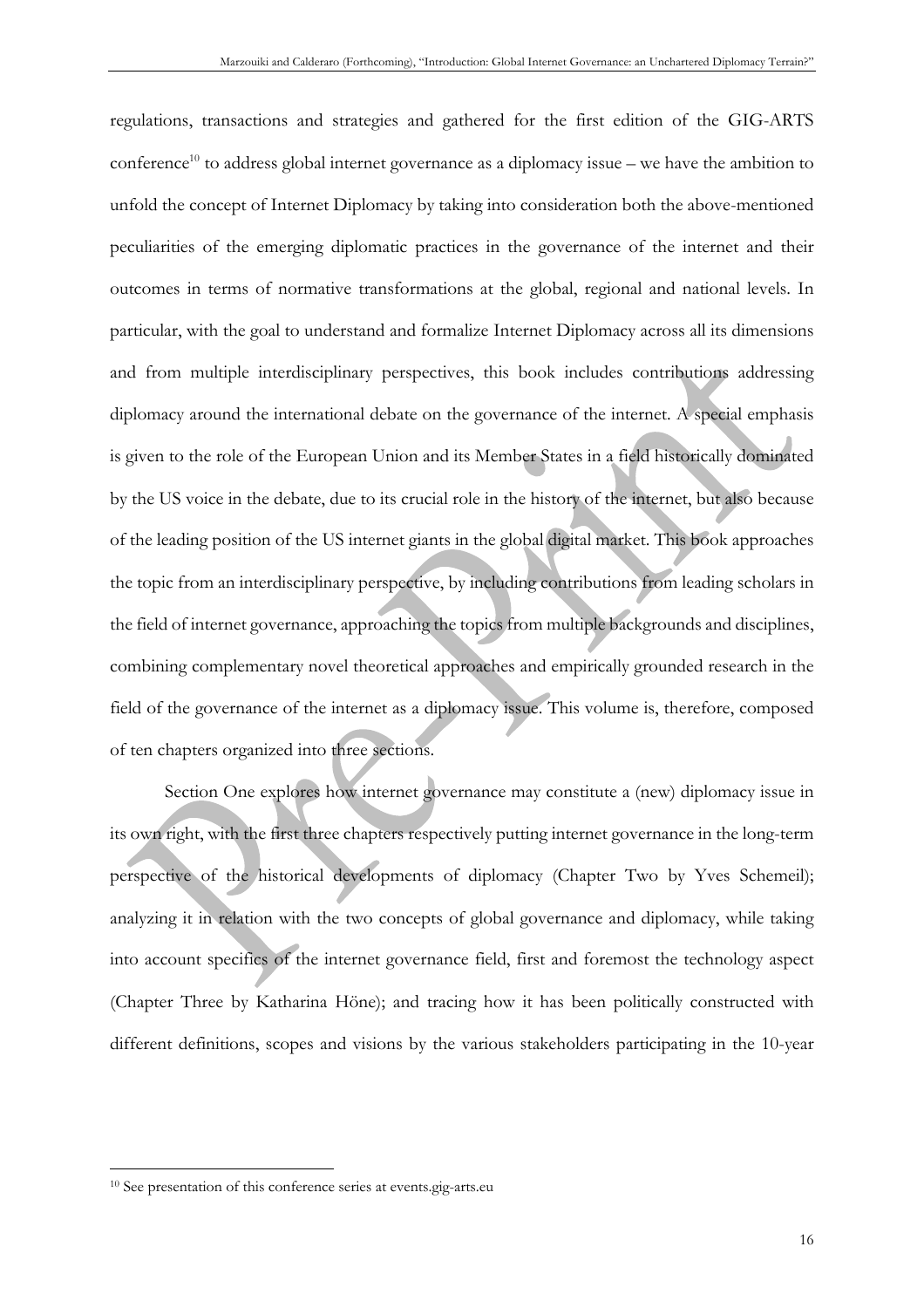review process of the United Nations World Summit on the Information Society (Chapter Four by Mauro Santaniello and Nicola Palladino).

Section Two more specifically analyzes whether and to what extent internet governance could serve as a science diplomacy instrument, exploring its opportunities and pitfalls through the relationships between science and authority, showing how the latter characterizes internet governance arrangements (Chapter Five by Robin E. Mansell); the comparative perspective between the US and Europe cases is explored in detail, with a focus on public diplomacy (Chapter Six by Nanette S. Levinson) and on cybersecurity policies (Chapter Seven by Francesco Amoretti and Domenico Fracchiolla).

Section Three presents four case studies allowing to address in deeper detail, through empirical research, how internet governance diplomacy may be a means for the diffusion of values, norms, and policies from some regions of the world to others where internet governance and other digital regulation is less developed, and to what extent this may impact national sovereignty. Provided cases studies cover transatlantic free trade agreements and data flows (Chapter Eight by Maria Francesca De Tullio and Giuseppe Micciarelli), the liberalization of telecommunication markets and its impact on transnational surveillance (Chapter Nine by Claire Peters), privacy and the right to be forgotten in Latin America (Chapter Ten by Jean-Marie Chenou), and international policy diffusion in the fields of copyright and privacy (Chapter Eleven by Krisztina Rozgonyi, Olga Kolokytha and Katharine Sarikakis).

With his chapter on 'Undiplomatic Ties: When Internet Blocks Intermediation', Schemeil (2022) opens the first section with a historical approach to question whether, how and to what extent the internet and its governance might – if it has not already done so - transform diplomacy, seen as relying on intermediation. Considering the highly privatized character of the internet ordering and the diversity of non-state actors intervening in its multistakeholder governance, the questioning focuses on the evolution of two main aspects of diplomacy: its practice as a formal communication process conducted by professional ambassadors in conventional settings and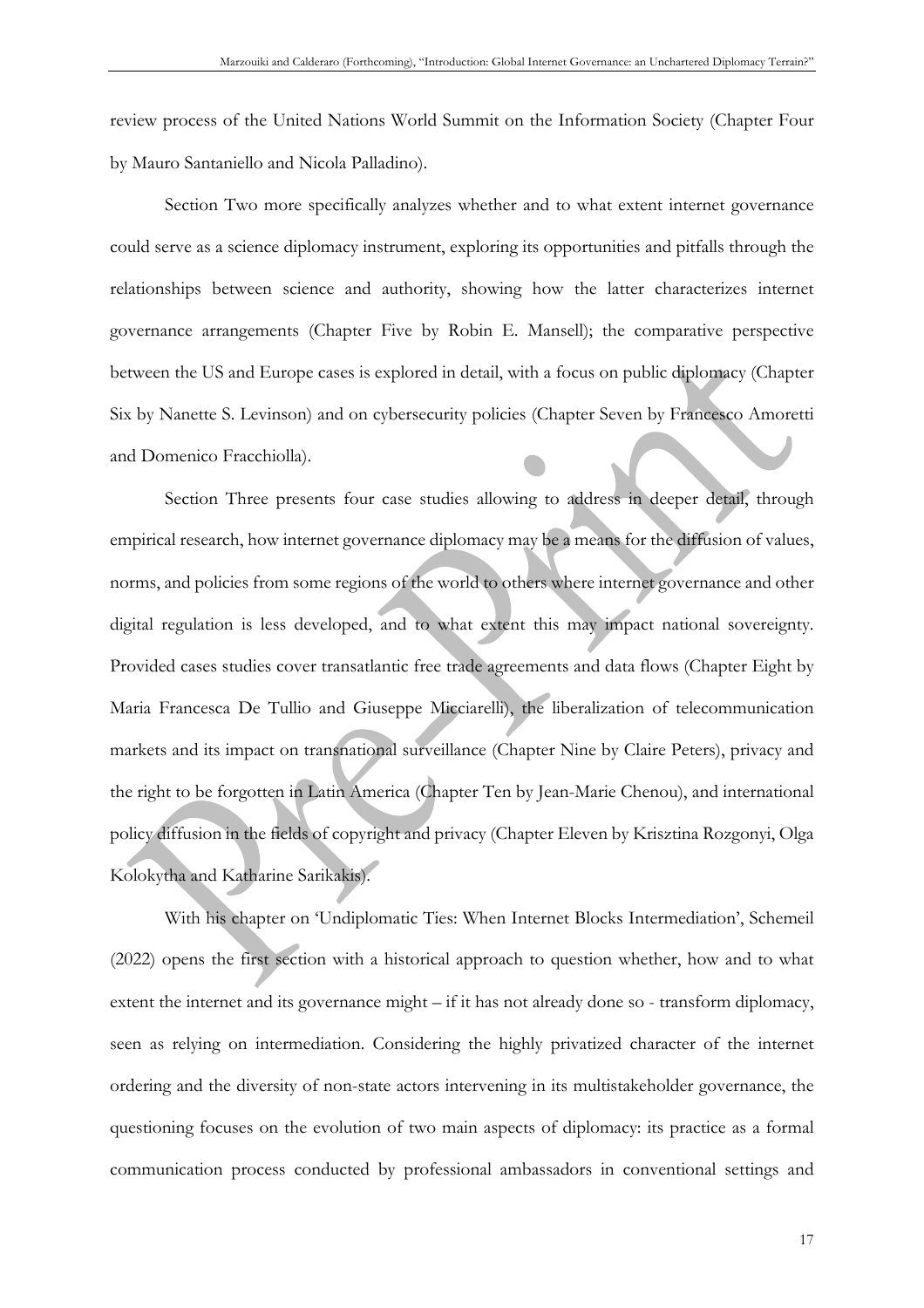following established rules; and its organization as a multilateral or bilateral negotiation process between states. The chapter then examines two hypotheses: (a) the internet as a shortcut to classical diplomacy; and (b) that internet governance could only be effective through professional intermediation. To explore these two extreme situations, the chapter provides historical developments of diplomacy and up to date analysis of internet governance processes, both of which are highly relevant for the reader to understand the dialectics of two apparently mutually exclusive processes and antagonistic concepts.

Then, in Chapter Three on 'Diplomacy and Internet Governance: a conceptual reassessment', Höne (2022) digs deeper to conceptualize the relation between diplomacy and governance in the internet field while avoiding one concept subsuming the other. In terms of methodology, the chapter suggests thus to refer, under the governance concept, to institutions and the set of rules and norms they define and apply, and to consider diplomacy when dealing with actors and their practices. The approach particularly fits the internet field, where new categories of actors have gained a seat at the table of negotiations, making multistakeholderism a specially prominent feature in the related discussions. These new blocks of actors include private ones, such as the business sector and civil society in the same way as in some other areas, as well as individuals who may bring their expertise to the discussions, but also artifactual ones, namely the internet infrastructure itself and its protocols, leading to a situation where technological developments transform both the nature, the substance and the outcomes of the debate. Here again, the dialectic relation between diplomacy and governance is highlighted, through several examples in the internet field.

With Chapter Four on 'Discourse Coalitions in Internet Governance: Shaping Global Policy by Narratives and Definitions', Santaniello and Palladino (2022) complete this first section by providing evidence that internet governance discussions are truly a diplomatic process that aims at making different definitions, scopes and visions from various stakeholders co-exist, co-operate and inter-operate. The authors proceed through discourse analysis of different stakeholders'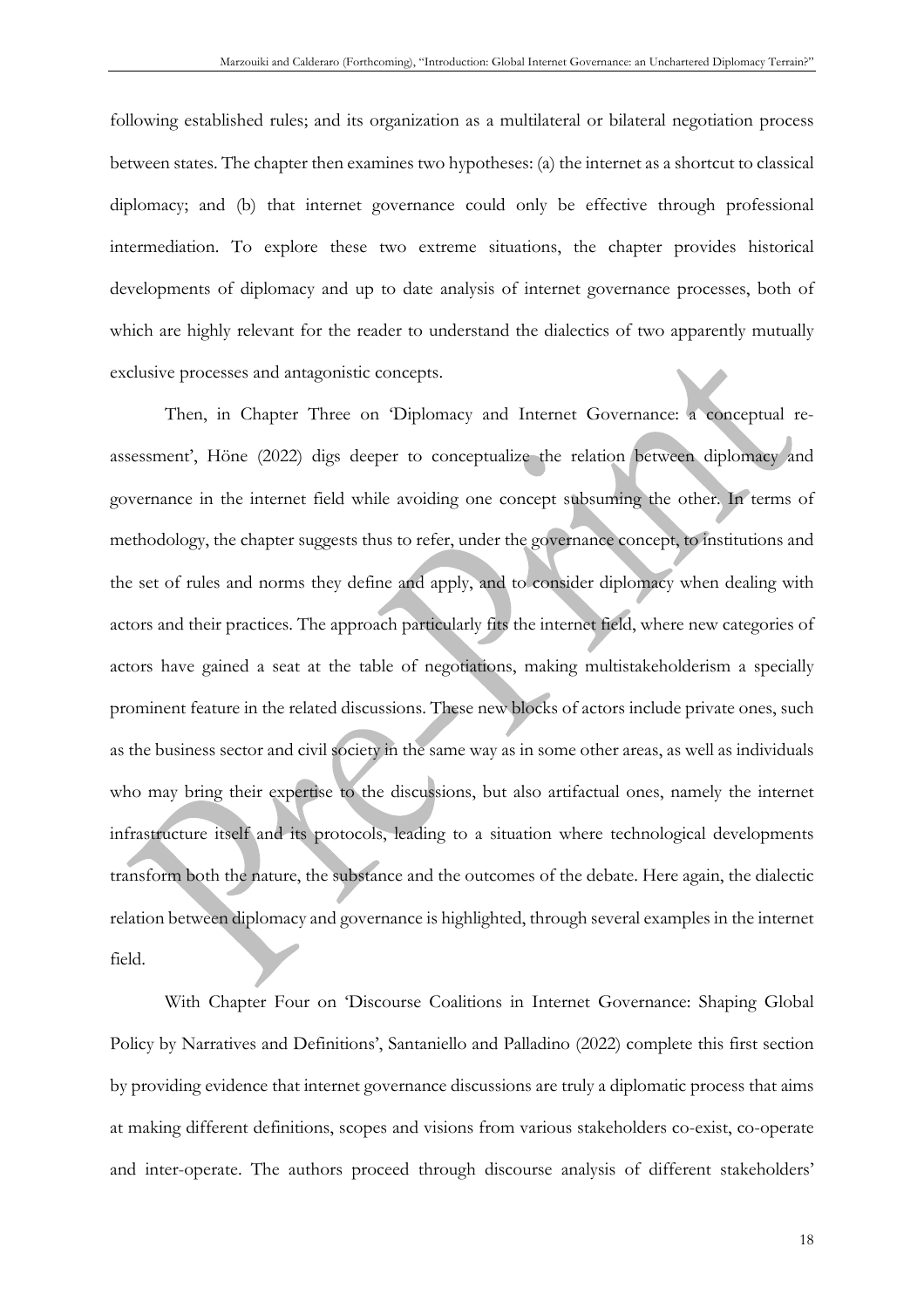contributions to the WSIS+10 review process, 10 years after the first World Summit on the Information Society held by the United Nations in 2005. The authors identify four coalitions ('neoliberal', 'sovereigntist', 'constitutional', and 'developmentalist'), providing the list of their members among the contributing stakeholders according to their own classification, and identifying the main contentious issues between them. These coalitions are, of course, ideal types defined for the sake of this analysis, and provide an empirical illustration of where main tensions and contentions lie in internet governance and how they are expressed by involved stakeholders. With this contribution, the authors shed light on the process by which actors coalesce around common narratives and eventually produce discursive orders.

Opening Section Two with her chapter on 'Science Diplomacy and Internet Governance: Opportunities and Pitfalls', Mansell (2022) starts by exploring how internet governance might be a field where science diplomacy can be deployed, especially considering its highly technological features. To this end, in particular, she examines the relationships between science (and scientists) and authority, both constituted and adaptive, where the former is predominant in science diplomacy and the latter characterizes internet governance arrangements. Here again, controversies and conflicts are traced and tackled, and attention is particularly paid to situations where academic researchers in internet governance engage in tackling socio-political challenges associated with the digital environment, and to the authoritative status of research evidence in situations where it may affect the interests of certain stakeholders. Further, taking into account the political economy of digital markets and the increasing powers of digital platform companies and their influence on the regulation and governance of the field, the author highlights how challenging the protection of citizens' interests becomes in such an environment. Science diplomacy is then discussed as a potential means of influencing diplomacy, in order to channel respect for democratic values and fundamental rights in internet governance discussions.

Still analyzing internet governance as a potential science diplomacy arena, Levinson (2022) focuses on the case of the United States with her chapter on 'Crafting Science Diplomacy In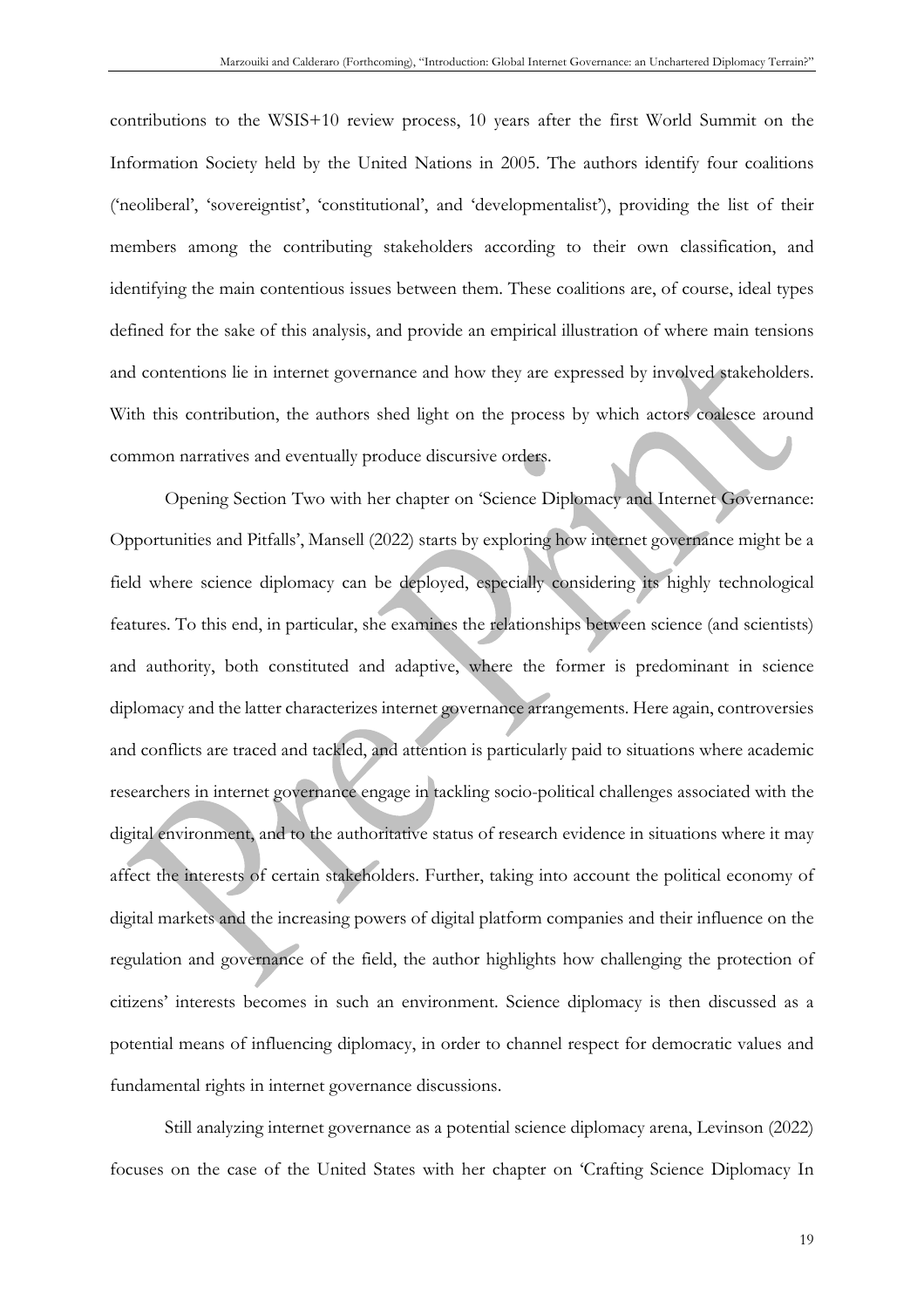Comparative Perspective: The Case of U.S. Internet Governance', in view of providing elements for a comparative perspective and paying particular attention to relevant cross-cultural communication and public diplomacy research and writings as well as to the public and science diplomacy practices of the United States. The author revisits, in the internet era, the US longstanding tradition of public diplomacy, arguing that the development of new media has transformed what she identifies as 'diplomacy places'. This resonates with the rise of new diplomacy actors in internet governance multistakeholder processes. Then, the chapter explores in which ways science diplomacy follows the same path, especially in the internet governance field. Comparative elements from Spanish public and science diplomacy are provided. The chapter concludes with some directions for the development of this research area.

Continuing the comparative approach, Amoretti and Fracchiolla (2022) address, in their chapter on 'Modes of Internet Governance as Science Diplomacy: What Might the EU Learn from the US Cybersecurity Policy?' more specifically cybersecurity as one of the most important issues in the internet governance field, and probably the one that most immediately illustrates how internet governance constitutes a (science) diplomacy issue. The chapter provides, with many examples, a thorough comparative analysis of US and UE cybersecurity policies, and examines common and diverging elements in their respective internet governance strategies and policies in this regard; it also analyzes the state of the Transatlantic cooperation in this field. In conclusion, the authors consider different scenarios on how the EU cybersecurity policy may develop in the future. Concluding the section on internet governance as a science diplomacy area, this chapter focusing on cybersecurity constitutes the perfect transition to Section Three, which provides case studies on internet governance diplomacy.

The first case study proposed in Section Three deals with free trade agreements and their impact on internet governance. In Chapter Eight on 'Free Trade Governance and Data Flow: the TiSA's agreement negotiation as a case for governmentality', De Tullio and Micciarelli (2022) analyze the role and position of the EU and other state and non-state actors involved in the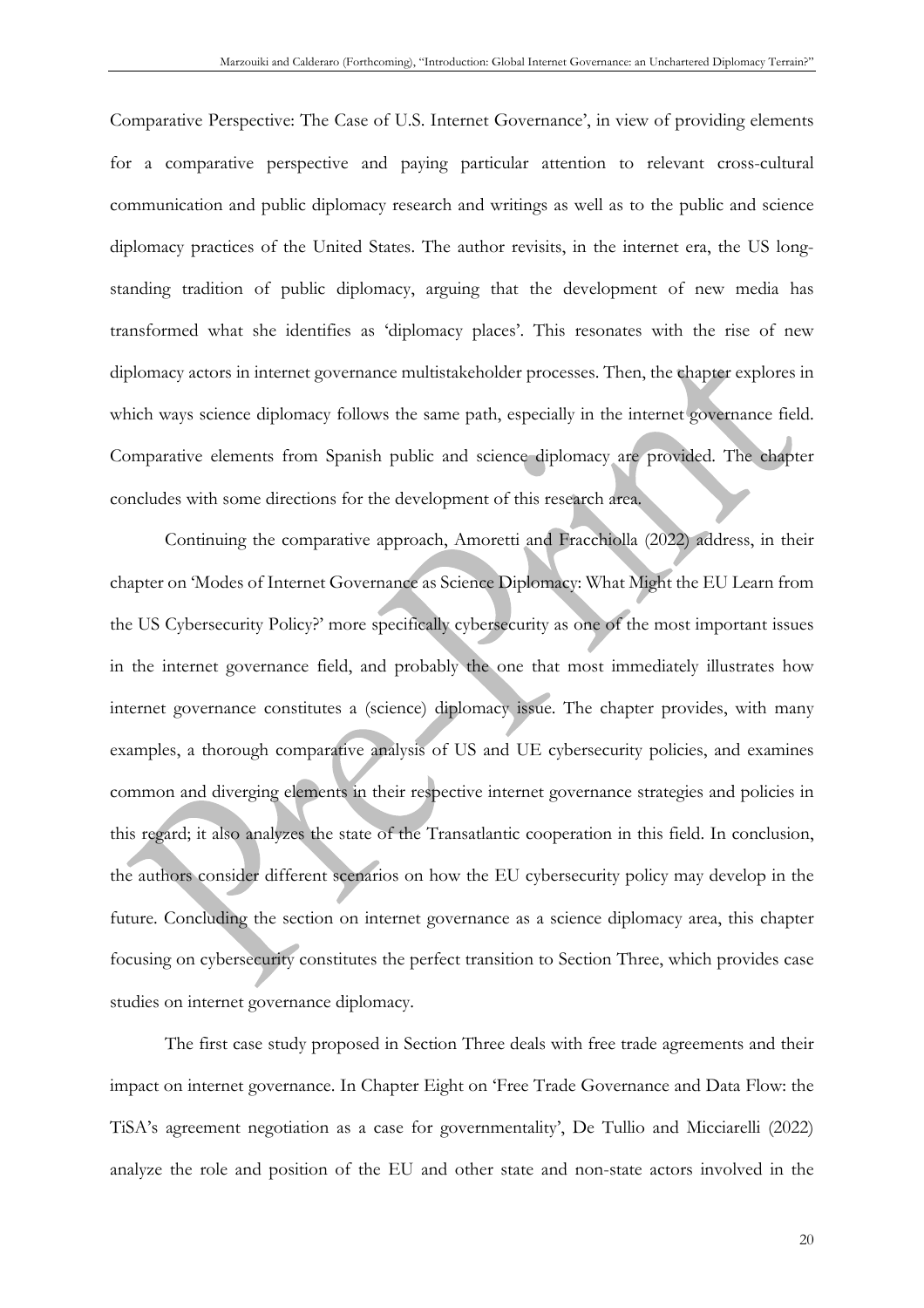negotiation of free trade agreements, that led to what they call 'free trade governance'. They also discuss how new public-private institutions created by the neoliberal design of free trade agreements may affect internet governance, in that they generate a shift of power on a transnational scale, since private subjects act as real negotiators, having an authoritative substance behind their formal corporate nature. The authors more specifically consider the Trade in Services Agreement (TiSA, whose negotiations were paused following the US Presidential elections in November 2016) as a case study, to analyze how it affects crucially both political institutions and internet governance issues such as privacy and personal data protection, as well as network neutrality and transnational data flows. The study is framed in the broader theoretical background of constitutional law, governmentality studies and Foucauldian perspective.

In her chapter on 'National Sovereignty, Global Policy, and the Liberalization of Telecommunications Markets', Peters (2022) addresses, as a second case study, the consequences of the privatization of the telecom market on surveillance, with the evolution of the regime of lawful interception in Europe and of international cooperation of law enforcement authorities. By focusing on the issues of sovereignty, international cooperation, and public-private cooperation, the chapter analyzes it as an international relations issue, addressing *inter alia* the important cybernormative field of international human rights. The author establishes a causality link between the privatization of the telecom sector and the evolution of surveillance legislation and shows how the globalization of private telecom operators led to problems with the enforcement of national laws that could only be solved through diplomacy and international standardization. An enlightening example of 'Law Enforcement Authority diplomacy' is provided with the reported FBI initiative. The detailed analysis provided in this chapter constitutes an essential tool to understand the neverending developments in national and transnational surveillance based on telecommunication data, and the increasing issues of national sovereignty in the field.

"In this bright future you can't forget your past: debating the 'right to be forgotten' in Latin America", says Chenou (2022), who presents in his chapter an example of law and policy diffusion,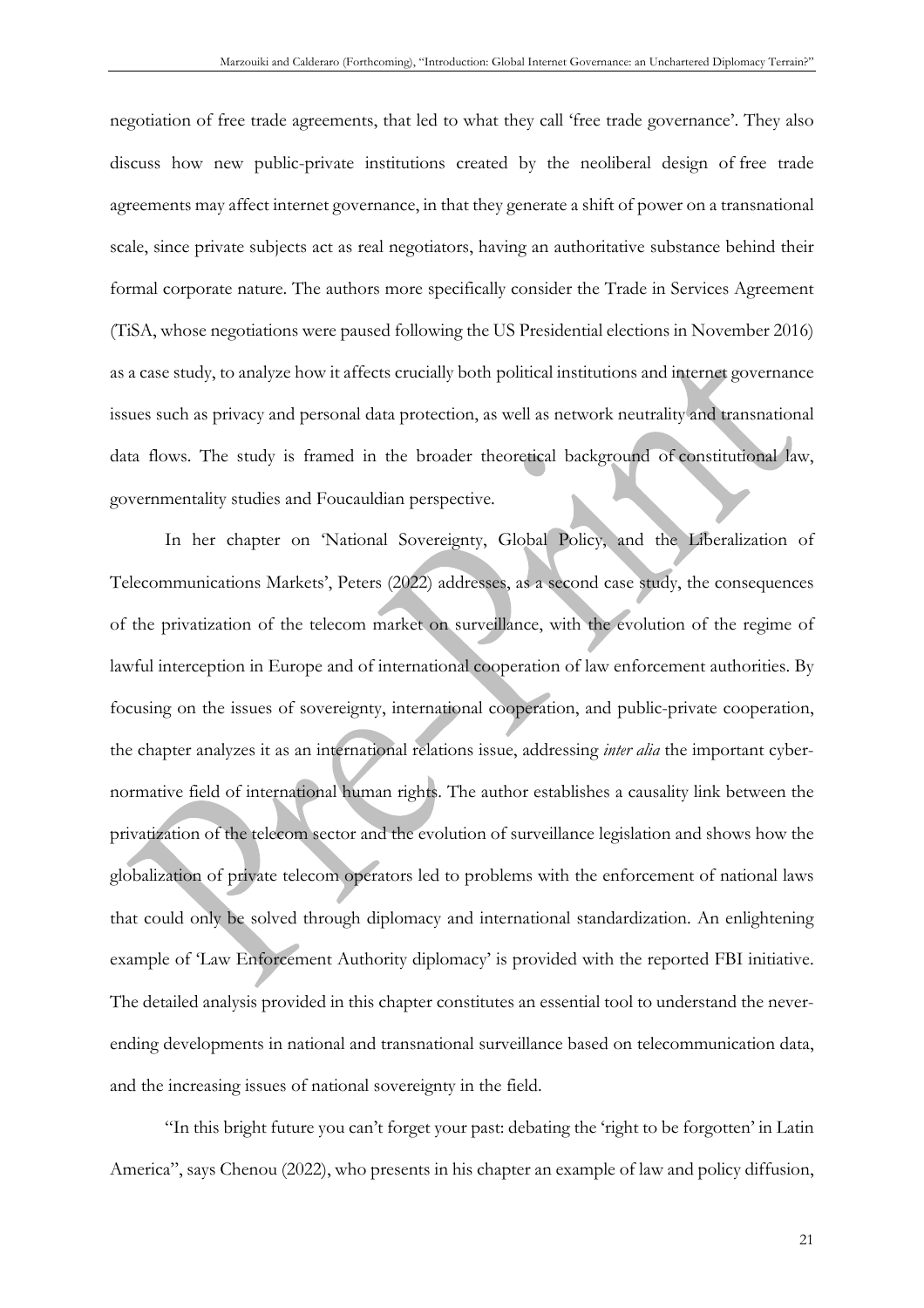that of the EU 'Right to be forgotten' (RTBF) in Latin America. He analyses how the issue was debated and implemented in four large countries (Argentina, Brazil, Colombia and Mexico), with regard to two possible conceptions of the RTBF: that of the EU and that of the US. Tracing back to the 'Costeja' case that initiated the European Court of Justice's decision on the RTBF and the subsequent EU legislation, the chapter presents and discusses the US and EU's different approaches to internet intermediaries liability, and highlights the difference in the ways of approaching the role of search engines, in this case, that is at the heart of the two competing visions of the case (data controller in the ECJ decision vs internet intermediary in the US vision contesting this decision) and, consequently, the different vision of the applicable law (EU data protection legislation vs US – as the search engine country - intermediary liability regulation). The chapter then discusses in detail the elements and tensions in this debate in the four considered Latin American countries, as regard the perspective to adopt in their legislation. Showing how these discussions were held in the shadow of EU and US (public) diplomacy and influenced by them, this chapter provides an important example of policy diffusion process and the role played by academic researchers and civil society actors in it.

In the closing chapter on 'Policy diffusion and Internet governance: reflections on copyright and privacy', Rozgonyi, Kolokytha and Sarikakis (2022) extend the elaboration of international policy diffusion processes in the field of internet governance, analyzing more specifically two case studies related to privacy (with the notion of informed consent) and copyright (with the concept of graduated response). The chapter focuses on policy transfer as a matter of foreign policy and investigates structural factors that influence this process, in particular the role of citizens' activism in international policy making. With these two selected case studies, the authors consider two emblematic 'sites of struggle' among the many characterizing internet governance contentions, that affect citizens' everyday life and their rights to access, use and generate internet content, impacting their very fundamental freedoms. As the authors argue, these cases entail policy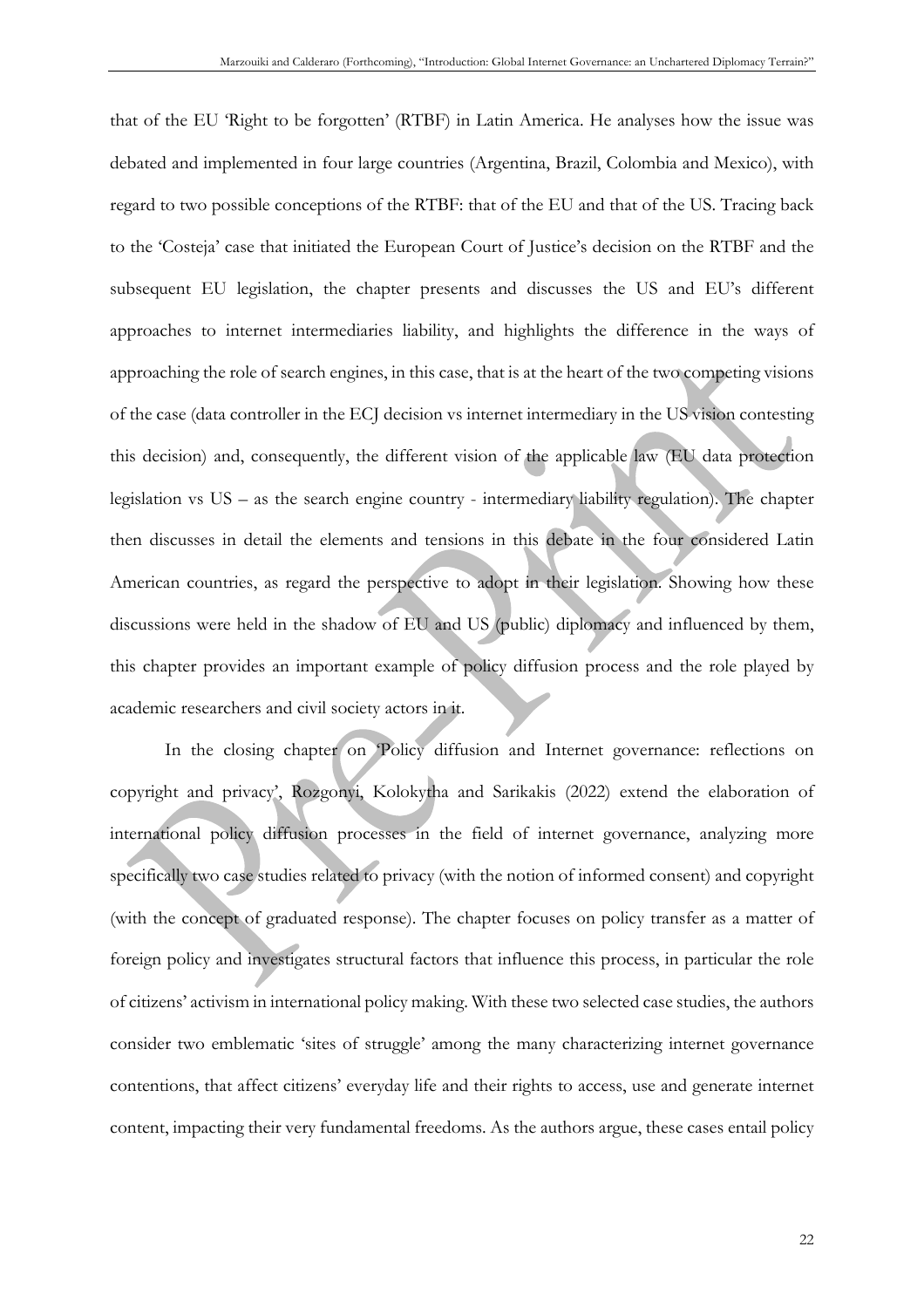principles that reflect ideological dispositions about the role of the state and the market, the role

of the citizen as an actor and, ultimately, even the state of fundamental rights in a volatile world.

# **Bibliography**

- Amoretti, Francesco, and Domenico Fracchiolla. 2022. "Modes of Internet Governance as Science Diplomacy: What Might the EU Learn from the US Cyber Security Policy?" In *Internet Diplomacy: Shaping the Global Politics of Cyberspace*, edited by M. Marzouki and A. Calderaro. London: Rowman & Littlefield.
- Barrinha, André, and Thomas Renard. 2017. "Cyber-Diplomacy: The Making of an International Society in the Digital Age." *Global Affairs* 0 (0): 1–12.
- Bjola, Corneliu, and Ruben Zaiotti. 2020. *Digital Diplomacy and International Organisations. Autonomy, Legitimacy and Contestation*. London: Routledge.
- Broeders, Dennis, and Bibi van den Berg. 2020. *Governing Cyberspace. Behavior, Power and Diplomacy.* London: Rowman & Littlefield.
- Brousseau, Eric, and Meryem Marzouki. 2012. "Old Issues, New Framings, Uncertain Implications". In Governance, Regulation and Powers on the Internet, edited E. Brousseau, M. Marzouki and C. Meadel. Cambridge: Cambridge University Press.
- Calderaro, Andrea. 2021. "Diplomacy and Responsibilities in the Transnational Governance of the Cyber Domain." In *The Routledge Handbook of Responsibility in World Politics*, edited by Hannes Hansen-Magnusson and Antje Vetterlein. London; New York: Routledge.
- Calderaro, Andrea, and Anthony J. S. Craig. "Transnational Governance of Cybersecurity: Policy Challenges and Global Inequalities in Cyber Capacity Building." *Third World Quarterly* 41, no. 6 (June 2, 2020): 917–38.
- Calderaro, Andrea, and Anastasia Kavada. 2013. "Challenges and Opportunities of Online Collective Action for Policy Change." *Policy & Internet* 5 (1): 1–6.
- Chenou, Jean-Marie. 2022. "In This Bright Future You Can't Forget Your Past: Debating The 'Right To Be Forgotten' in Latin America." In *Internet Diplomacy: Shaping the Global Politics of Cyberspace*, edited by M. Marzouki and A. Calderaro. London: Rowman & Littlefield.
- Clinton, Hillary. 2010. " Remarks on Internet Freedom." *US Secretary of State Remarks given at the Washington DC Newseum,* January 21, 2010. https://2009- 2017.state.gov/secretary/20092013clinton/rm/2010/01/135519.htm.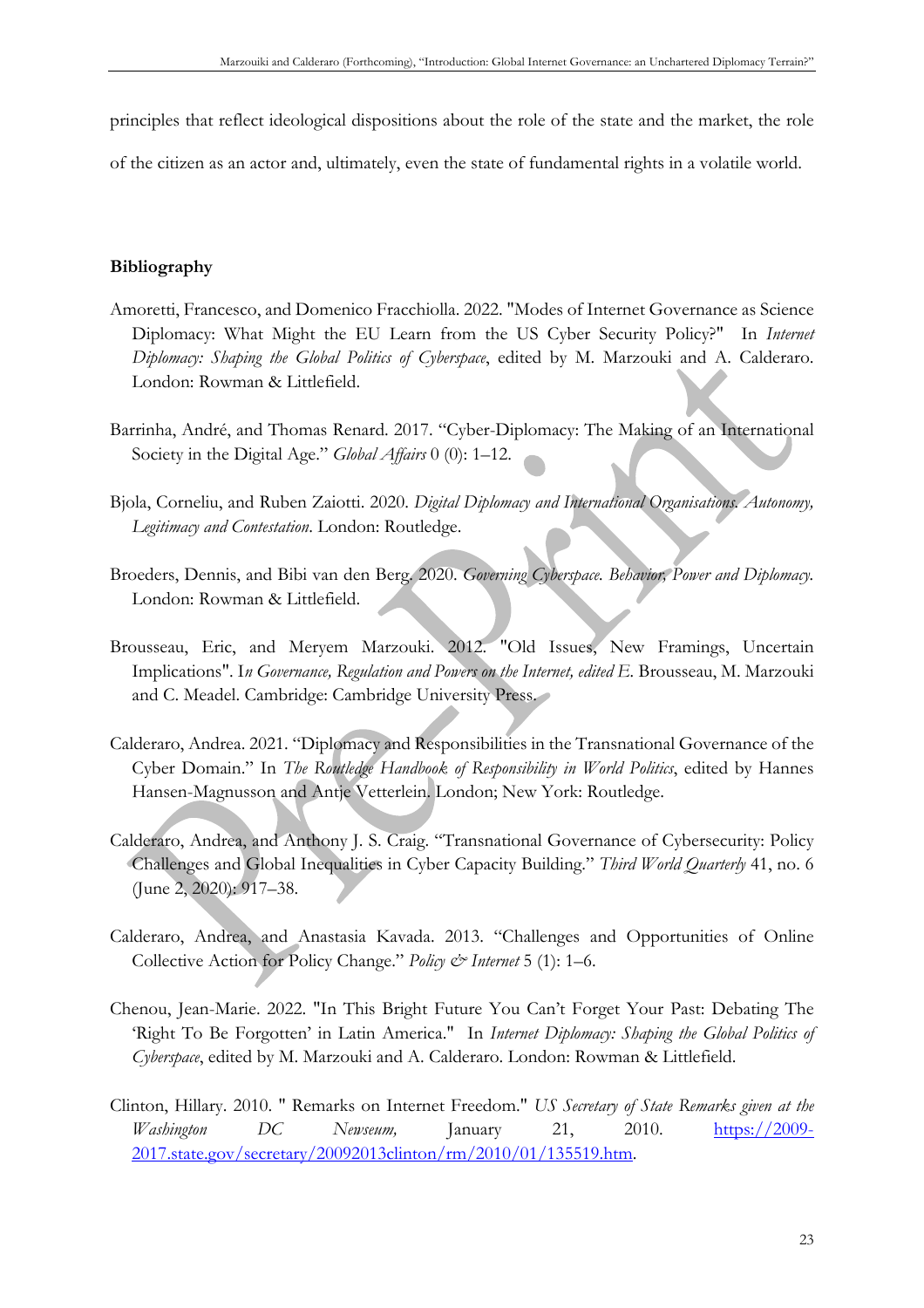- Cummings, Richard H. 2009. *Cold War Radio: The Dangerous History of American Broadcasting in Europe, 1950-1989*. Jefferson: McFarland & Company.
- De Tullio, Maria Francesca, and Giuseppe Micciarelli. 2022. "Trade Agreements and Internet Governance: Data Flow and Politics in the TiSA's Governmental Rationality." In *Internet Diplomacy: Shaping the Global Politics of Cyberspace*, edited by M. Marzouki and A. Calderaro. London: Rowman & Littlefield.
- DiploFoundation. n.d. "Digital Diplomacy Project". Accessed June 11, 2021. https://www.diplomacy.edu/e-diplomacy.
- Frank, Robert. 2012. "Internationalisation du sport et diplomatie sportive." In *Pour l'histoire des relations internationales*, edited by R. Frank. Paris: Presses Universitaires de France.
- Gleckman, Harris. 2012. *Readers' Guide: Global Redesign Initiative*. Boston: University of Massachusetts Boston's Center for Governance and Sustainability. https://www.umb.edu/editor\_uploads/gri\_uploads/An\_Overview\_of\_WEFs\_Perspective.pd f.
- Hocking, Brian, and Jan Melissen. 2015. "*Diplomacy in the Digital Age*." The Hague: Clingendael Institute. https://www.clingendael.org/sites/default/files/2016-02/Digital\_Diplomacy\_in\_the\_Digital%20Age\_Clingendael\_July2015.pdf.
- Höne, Katharina 2022. "Diplomacy and Internet Governance: a conceptual re-assessment." In *Internet Diplomacy: Shaping the Global Politics of Cyberspace*, edited by M. Marzouki and A. Calderaro. London: Rowman & Littlefield.
- ITU. 2013. "Multistakeholderism in Internet Governance: The Importance of the Tunis Agenda." ITU News 2013, no.5 (June-July): 32-33. http://handle.itu.int/11.1004/020.3000/ITU011- 2013-05-en.
- Jarlner, Michael, and Thomas Østerlin Koch. 2017. "Danmark får som det første land i verden en digital ambassadør." *Politiken*, January 27, 2017. http://politiken.dk/udland/art5806849/Danmark-f%C3%A5r-som-det-f%C3%B8rste-land-iverden-en-digital-ambassad%C3%B8r.
- Kaltofen, Carolin, and Michele Acuto. "Science Diplomacy: Introduction to a Boundary Problem." *Global Policy* 9, no. S3 (2018): 8–14.
- Levinson, Nanette L. 2022. "Crafting Science Diplomacy In Comparative Perspective: The Case of U.S. Internet Governance." In *Internet Diplomacy: Shaping the Global Politics of Cyberspace*, edited by M. Marzouki and A. Calderaro. London: Rowman & Littlefield.
- Levinson, Nanette S., and Meryem Marzouki. 2015. "Internet Governance Institutionalization: Process and Trajectories." In *Global Governance Facing Structural Changes: New Institutional*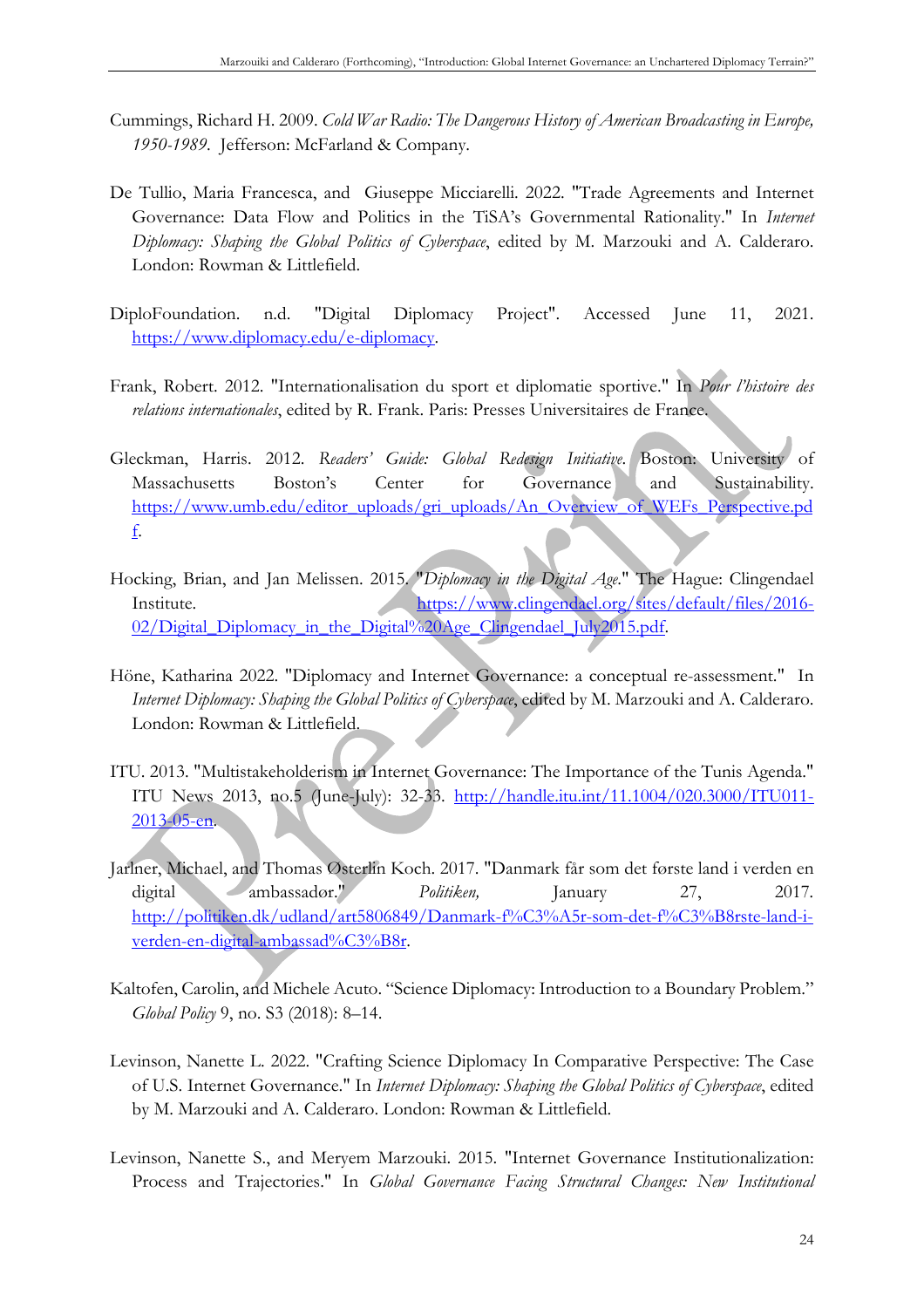*Trajectories in the Internet Era*, edited by M. Rioux and K. Fontaine-Skronski. Palgrave-MacMillan, New York

Manor, Ilan. 2019. *The Digitalization of Public Diplomacy.* London: Palgrave Macmillan.

- Mansell, Robin E. 2022. "Science Diplomacy and Internet Governance: Opportunities and Pitfalls." In *Internet Diplomacy: Shaping the Global Politics of Cyberspace*, edited by M. Marzouki and A. Calderaro. London: Rowman & Littlefield.
- Marsden, Paul. 2015. "The 10 Business Models of Digital Disruption (and how to respond to them)." Last modified August 26, 2015. Accessed June 11, 2021. https://digitalwellbeing.org/the-10-business-models-of-digital-disruption-and-how-torespond-to-them/.
- Nye, Joseph S. 2004. *Soft Power: The Means To Success In World Politics*. New York: PublicAffairs.
- Peters, Claire. 2022. "National Sovereignty, Global Policy, and the Liberalization of Telecommunications Markets." In *Internet Diplomacy: Shaping the Global Politics of Cyberspace*, edited by M. Marzouki and A. Calderaro. London: Rowman & Littlefield.
- Pezziardi, Pierre, and Henri Verdier. 2017. *Des startups d'État à l'État plateforme*. Paris: Fondation pour l'innovation politique.
- Pouliot, Vincent, and Jérémie Cornut. 2015. "Practice Theory and the Study of Diplomacy: A Research Agenda." *Cooperation and Conflict* 50, no.3 (September): 297-315. https://doi.org/10.1177/0010836715574913.
- Ramel, Frédéric, and Cécile Prévost-Thomas, eds. 2018. *International Relations, Music and Diplomacy. Sounds and Voices on the International Stage*. London: Palgrave Macmillan.
- Rozgonyi, Krisztina, Olga Kolokytha and Katharine Sarikakis. 2022. "Policy diffusion and Internet governance: reflections on copyright and privacy." In *Internet Diplomacy: Shaping the Global Politics of Cyberspace*, edited by M. Marzouki and A. Calderaro. London: Rowman & Littlefield.
- Santaniello, Mauro, and Nicola Palladino. 2022. "Discourse Coalitions in *Internet Governance: Shaping Global Policy by Narratives and Definitions." In Internet Diplomacy: Shaping the Global Politics of Cyberspace*, edited by M. Marzouki and A. Calderaro. London: Rowman & Littlefield.
- Schemeil, Yves. 2022. "Undiplomatic Ties: When Internet Blocks Intermediation." In *Internet Diplomacy: Shaping the Global Politics of Cyberspace*, edited by M. Marzouki and A. Calderaro. London: Rowman & Littlefield.
- Schemeil, Yves, and Anna Jeannesson. 2016. "The Politics and Diplomacy of Cooking and Hospitality". Future Learn MOOC. https://www.futurelearn.com/courses/geopoliticshospitality.